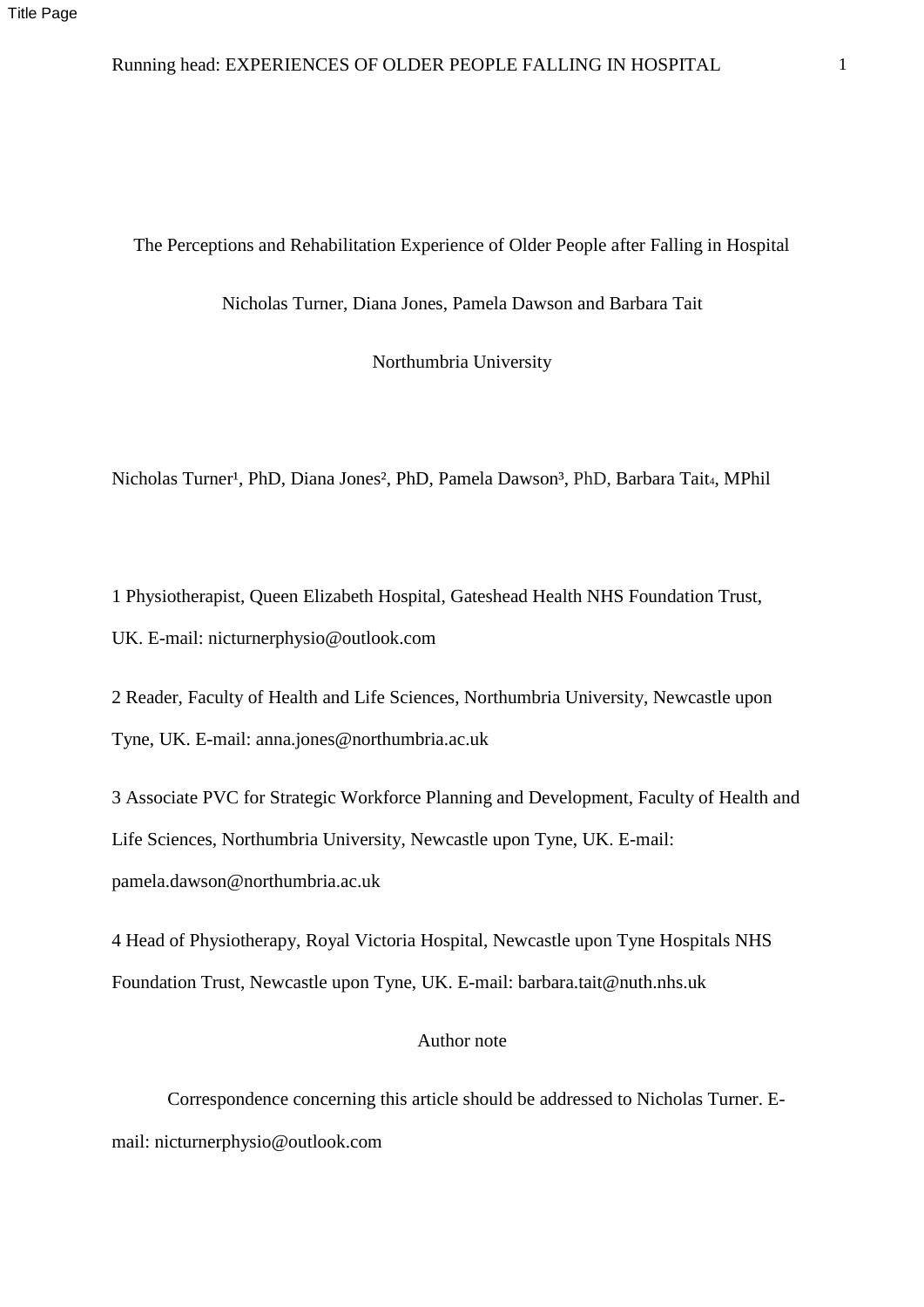### EXPERIENCES OF OLDER PEOPLE FALLING IN HOSPITAL 2 **Abstract**

- Purpose— Falls are a major cause of disability and mortality due to injury. To reduce
- falls rates and improve health outcomes it is important to design services based on
- patient experience and engagement. This study aimed to explore the experiences of
- older patients who fell during their hospital stay.
- Design—Five patients from two rehabilitation wards in the UK participated in this qualitative study.
- 
- Methods— Semi-structured interviews, incident reports and medical records provided
- information about each fall. Thematic, discourse and descriptive analysis were used to
- analyze data.
- Findings— The data demonstrated how a fall impacted on patients' experience of
- rehabilitation and resulted in changes to mobility, self-confidence, management of falls risk,
- avoidance of daily activities and increased assistance from others.
- Conclusions— Falling in hospital can influence patients' ability to reach their potential of an optimal level of functioning.
- Clinical Relevance— There is a need to place an equal and mutual understanding on the
- physical, psychological and social impact of falling to reduce falls and improve functional
- outcomes.
- 

#### *Keywords:* falls, rehabilitation, hospital

- 
- 
-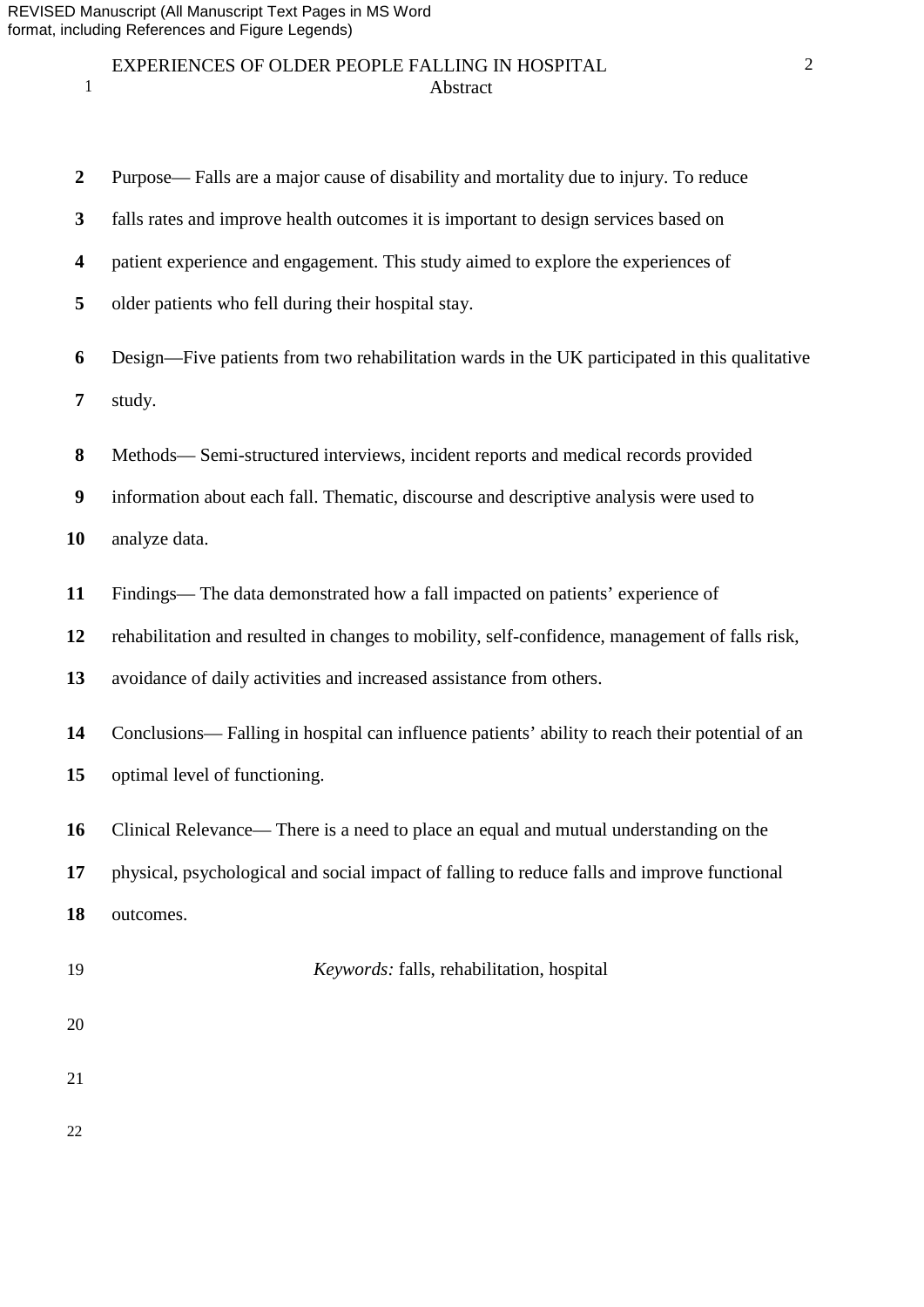# EXPERIENCES OF OLDER PEOPLE FALLING IN HOSPITAL 3 Key Practice Points

| 24 | Active engagement with patients in their rehabilitation, including the development              |
|----|-------------------------------------------------------------------------------------------------|
| 25 | and implementation of falls prevention strategies, is an essential factor underpinning more     |
| 26 | effective, safer care and positive experiences.                                                 |
| 27 | Any short- or long-term changes to a care plan following a fall should be discussed             |
| 28 | thoroughly between staff and patients, particularly regarding any issues related to the balance |
| 29 | of risk, independence and safety.                                                               |
| 30 | Other than the physical consequences of falling, patients can experience emotional              |
| 31 | distress, loss of confidence, increased length of stay, functional decline and an increased     |
| 32 | likelihood of being discharged to long-term care.                                               |
| 33 | It is important to consider and learn from the psychological and social consequences            |
| 34 | of falling in equal measure to physical factors.                                                |
| 35 |                                                                                                 |
| 36 |                                                                                                 |
| 37 |                                                                                                 |
| 38 |                                                                                                 |
| 39 |                                                                                                 |
| 40 |                                                                                                 |
| 41 |                                                                                                 |
| 42 |                                                                                                 |
|    |                                                                                                 |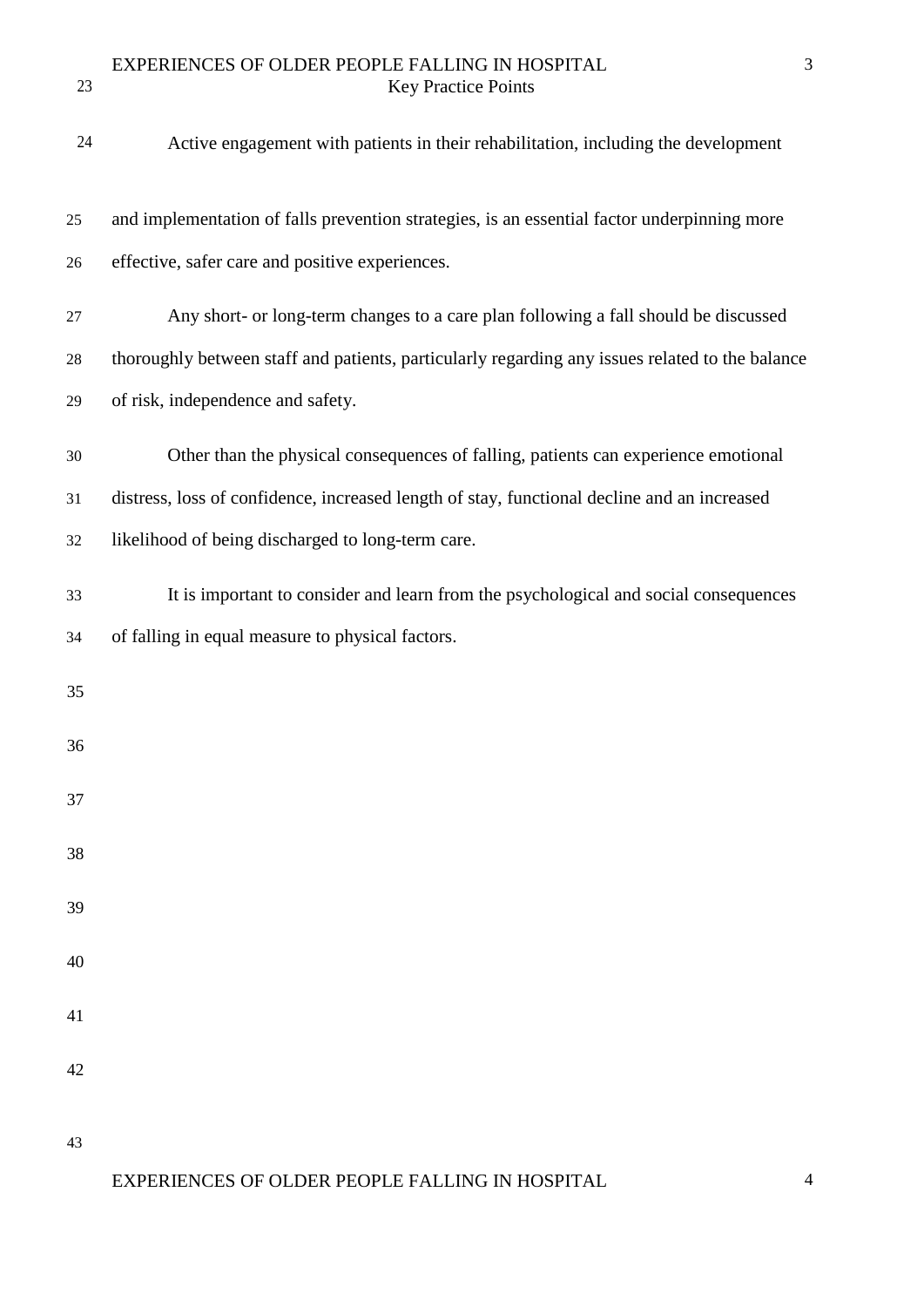The Perceptions and Rehabilitation Experience of Older People after Falling in Hospital

 Despite efforts to prevent falls from occurring in hospitals, falls remain a major cause of disability and mortality due to injury in people over 75 years (Host, Hendriksen, & Borup, 2011). Hospital patients, particularly those in a rehabilitation setting, are at higher risk of falling than those in the general population (Rosario, Kaplan, Khonsari, & Patterson, 2014). Patients can become less independent in hospital due to frailty, co-morbidities or other acute events such as stroke and infections, and therefore require more one-to-one care for safety and to regain independence (National Patient Safety Agency [NPSA], 2007). Hospital falls have significant financial implications and are associated with an increased length of stay, poorer rehabilitation outcomes and a higher risk of institutionalization (Hill et al., 2009).

 An individual who falls at least once is at higher risk of experiencing further falls and falls-related injuries (Tariq, Kloseck, Crilly, Gutmanis, & Gibson, 2013). Patients with cognitive deficits are also likely to be recurrent fallers in hospital (Vassallo, Mallela, Williams, Kwan, Allen, & Sharma, 2009). Tariq, Kloseck, Crilly, Gutmanis, & Gibson (2013) suggest that age is significantly associated with an increased risk of repeated falls. Therefore, recurrent fallers form an important group to target more specific preventative interventions within a rehabilitation setting.

 Other than the physical consequences of falling, patients can experience emotional distress, loss of confidence and low self-efficacy (Rosario, Kaplan, Khonsari, & Patterson, 2014; Boltz, Resnick, Capezuti, & Shuluk, 2013). Fear of falling is a common psychological consequence following a fall and can result in activity restriction and immobility that is more self-imposed than necessarily due to actual physical capability (Ben Natan, Heyman, & Ben Israel, 2014). A pattern of fear-related avoidance of activities and subsequent functional decline can lead to an increased risk of falls (Delbaere, Crombez, Vanderstraeten, Willems, &

### EXPERIENCES OF OLDER PEOPLE FALLING IN HOSPITAL 5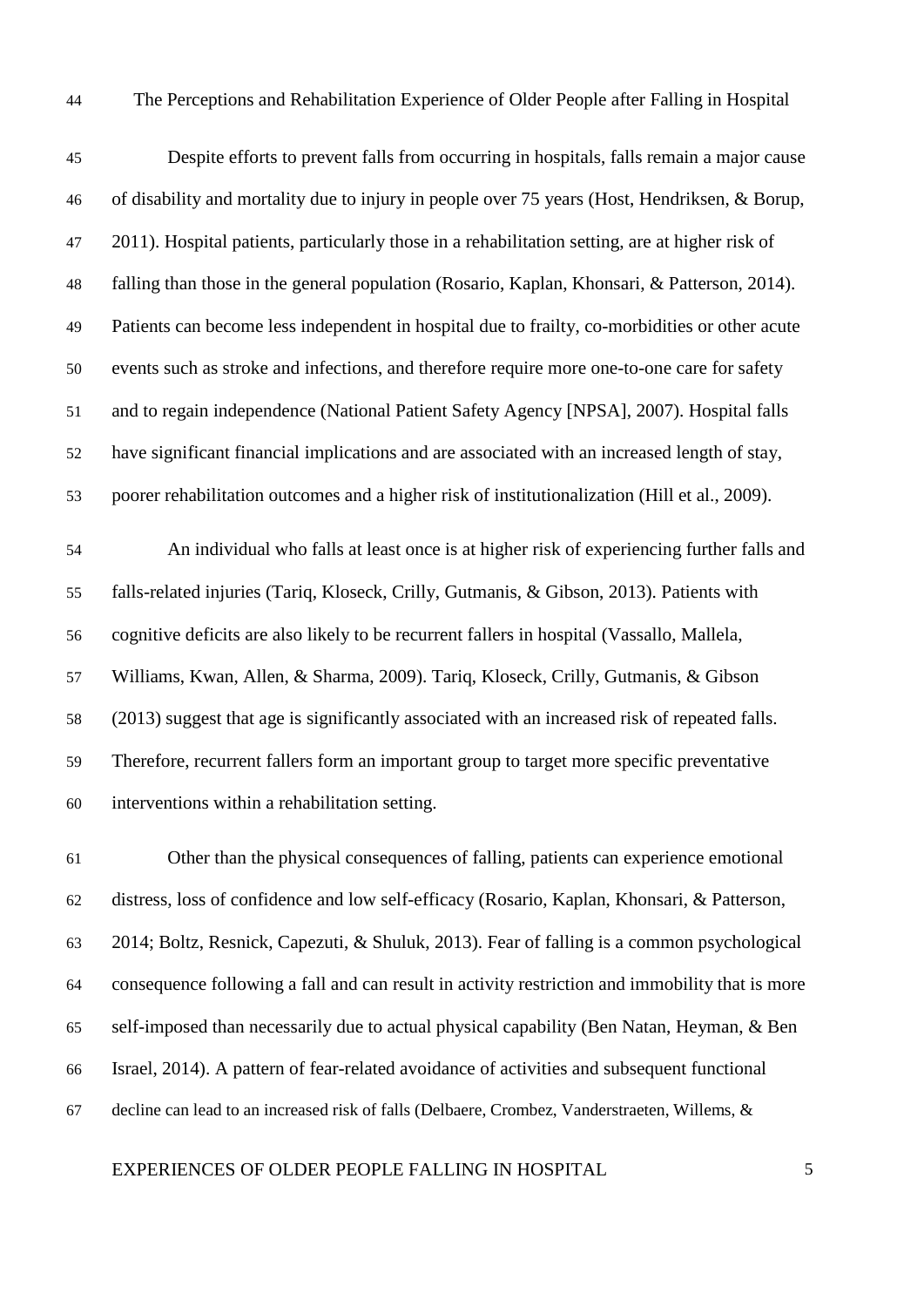Cambier, 2004), particularly among recurrent fallers (Mazumber, Lambert, Nguyen,

Bourdette, & Cameron, 2015).

 A limiting factor for the effectiveness of fall prevention strategies may be an insufficient understanding of older people's views, such as the impact of any injuries sustained and their thoughts on methods to prevent falls (Carroll, Dykes, & Hurley, 2010). To reduce falls rates and improve health outcomes it is important to design services based on patient experience and engagement, and to develop an understanding of each patient as an individual (National Institute for Health and Care Excellence [NICE], 2015a; Tzeng & Yin, 2014).

 This paper reports on a study, set up in response to the concerns of one National Health Service (NHS) Trust in the United Kingdom (UK) regarding in-patient fall rates. It explored the experience of five patients who had fallen during their stay on two rehabilitation wards in a general hospital in the north-east of England, and the impact of the fall(s) on their individual rehabilitation journeys.

#### Method

Study Design and Participants

 This exploratory study collected qualitative data to delve more deeply into participants' perceptions and reflective experiences of each fall. Participants had been admitted into hospital for rehabilitation either from home or transferred from an acute ward. They were considered to have potential to improve their current level of functioning and social circumstances following an assessment by a health professional of their personal strengths such as motivation, cognitive function and the ability to make measured functional gains (Bok, Pierce, Gies, & Steiner, 2016; New, 2009).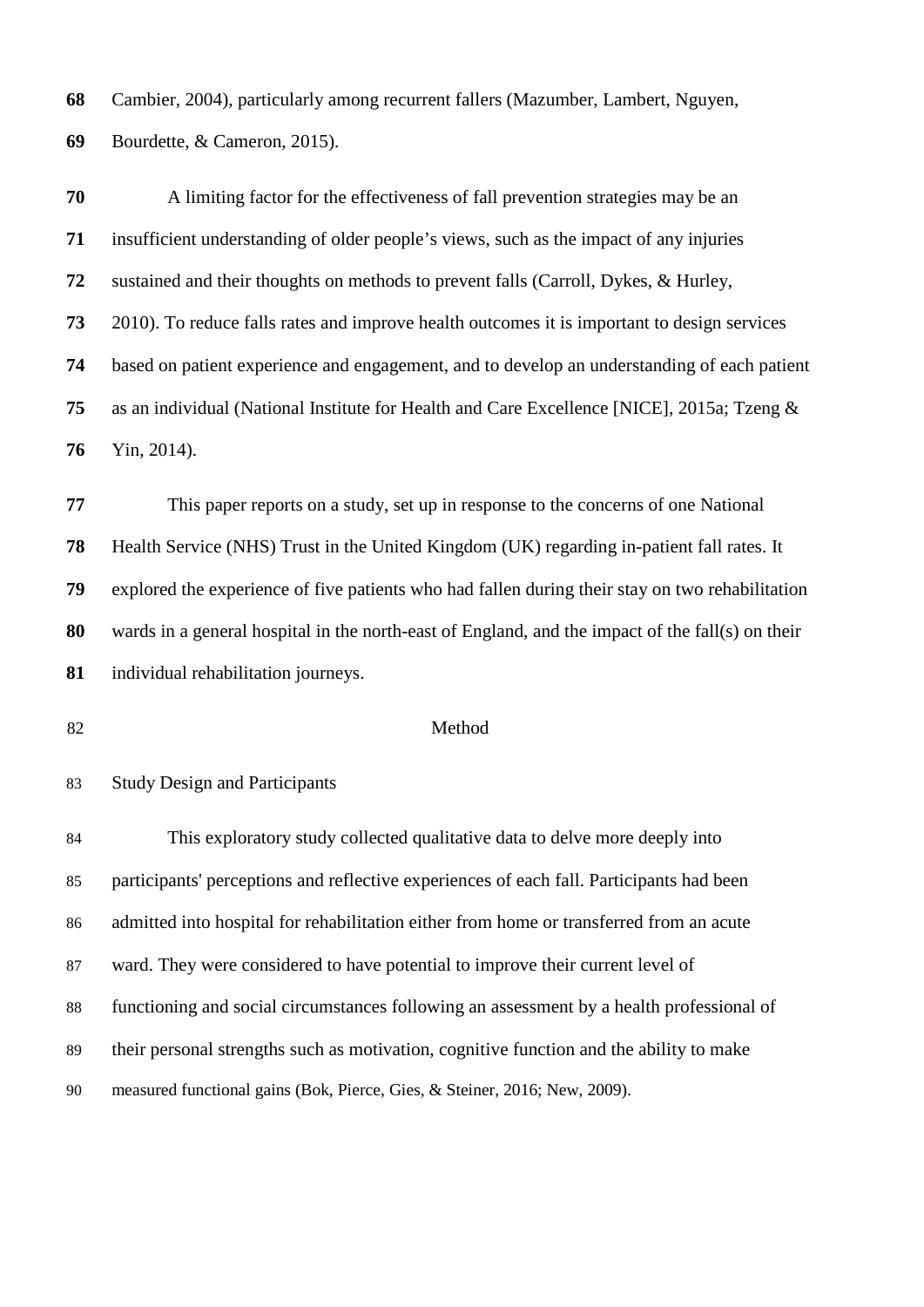Patients admitted to the two wards at the time of the study initially formed a convenience sample (Babbie, 2002). Throughout the duration of the study a total of 58 patients were admitted onto the two wards; 27 of these 58 patients agreed to participate but only five fell and therefore became eligible to be interviewed (see Table 1). Participants were also interviewed after any further falls.

Eligibility criteria were kept to a minimum, with the only criteria being the ability to

### Eligibility Criteria

 verbally communicate in English, and a score above 20 on the Mini Mental State Examination [MMSE] (Jensen et al., 2003), as documented in the medical notes, to indicate an appropriate level of cognition to understand the aims of the research and their degree of involvement. This was important as participants in this study were considered to be vulnerable adults due to their varying degrees of disability, frailty, cognition and chronic illness (co-morbidities). Setting and Duration of Data Collection The study was performed over a four month summer period on two rehabilitation wards at a large general hospital in England (UK). Both wards were similar in terms of patient demographics, numbers of patients, falls rates, length of stay, staffing levels, interventions provided and workforce planning (see Table 2). Data Collection The semi-structured interview schedule questions were developed through a consultation and pilot exercise with three older people who had fallen during their hospital stay. Their feedback added greater clarity and definition to the questions asked, such as ensuring the language was appropriate.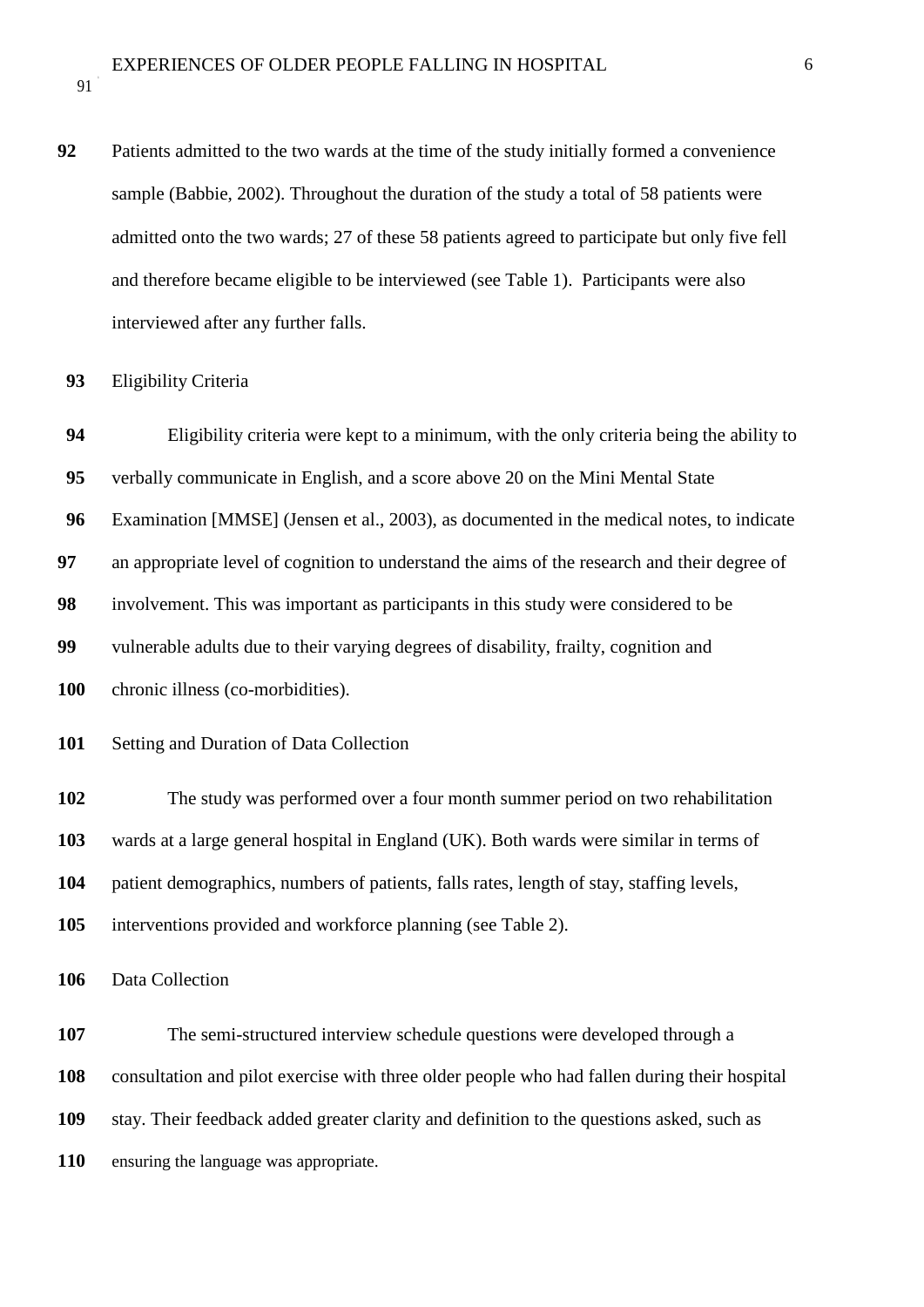All interviews were conducted by the primary author [NT] within 48 hours of each participant's fall. A secluded meeting room on the ward was used to minimize distractions and to provide a more private environment for participants to disclose personal and sensitive information. Responses were recorded using written notes. Interviews consisted of twenty questions and were a mix of seven initial and thirteen additional questions (see Table 3). Participants were asked all twenty questions after their first fall (i.e. their first interview). If a participant fell a second time they were interviewed again but only asked the thirteen additional questions. To improve rigor and consistency in data collection a standardized form was used to

 collect data from each of the faller's incident reports. Additional data, such as number of co- morbidities, number of medications and primary reason for admission etc., were also obtained from medical notes and added to the form. The combined data from these two resources formed the basis of Table 1.

Data Analysis

 Discourse analysis focused on the content and also the intent of the language used by participants (Robson, 2011). It was used to explore the individual responses of participants and examples are presented in the 'Results' section of this paper. Thematic analysis was used to identify themes, concepts and context-specific issues of daily life on the wards from the interview data (Clemson, Cusick, & Fozzard, 1999). Descriptive analysis was used to analyze data obtained from the medical notes and incident report forms, such as time, location and degree of injury (see Table 1). All data were analyzed by the principal investigator, with emerging themes developed and validated during research team meetings.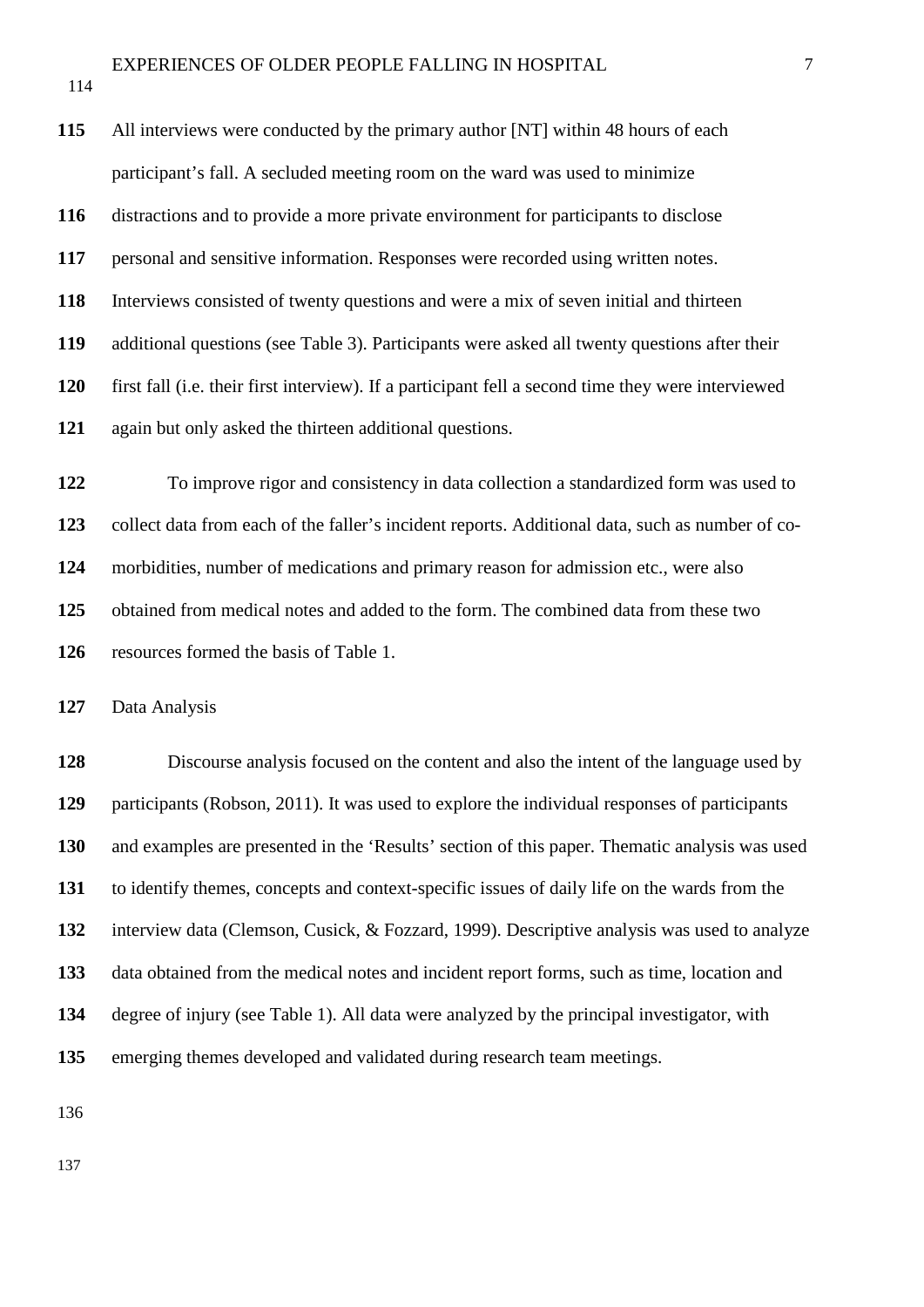Ethical Considerations

 Following approval from a local Research Ethics Sub-Committee and the NHS research site's Research Management and Governance Committee, the proposal was submitted through the NHS Integrated Research Application System (IRAS) system and approved by a local research ethics committee.

 It was essential that appropriate steps were taken to prevent risk of harm and to protect participants by reinforcing the right to withdraw; the opportunity to access emotional support was offered; and interviews could have been stopped or postponed if required. It was imperative that their identities remained anonymous and the information was treated with the utmost of confidentiality. Participants were required to provide written consent for their involvement and this was only accepted if they demonstrated an understanding of the nature and design of the study. Evidence for this was the completion of a written consent form attached to the information sheet as well as documenting their consent at each interview. Results Several over-arching themes emerged from the data: Causes of falling; changes to mobility; changes in confidence, self-efficacy and attitude toward rehabilitation; and the role of staff. These themes were extrapolated from the patient interviews and were supported by data from the incident reports and medical notes. In particular, the documented circumstances

surrounding each fall, such as injuries sustained, the location of each fall (e.g. bathroom,

bedroom etc.), medications associated with a higher risk of falling and pre-existing co-

morbidities, have been used to support any potential patterns related to the above themes. All

patients' names are pseudonyms to maintain anonymity.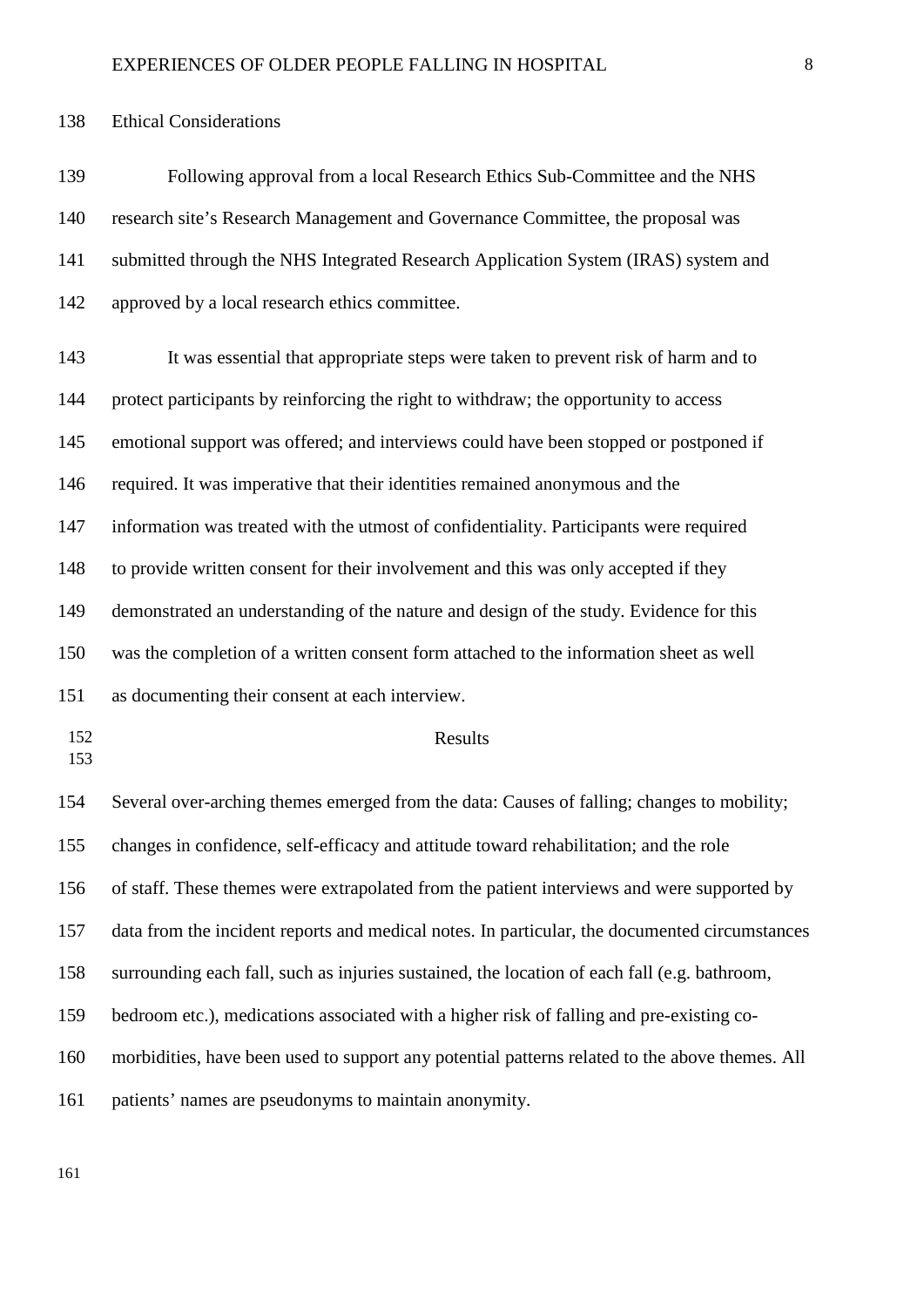### Causes of Falling

 A loss of balance was reported to be the main reason why participants fell. This loss of balance was experienced during functional activities, such as walking to the dining room (Margaret: "I was walking to the dining room and seemed to lose my balance"), standing up from the toilet (Pat: "I stood up from the toilet…lost my balance…and fell to the floor") or washing/dressing (Joan: "I was standing up, getting dressed…I lost balance and fell between the two beds"; David: "I was washing myself, standing at the sink despite being told not to, but I waited too long…lost my balance"). These activities were largely performed alone as participants either felt safe enough to perform the task by themselves or they had requested assistance from staff (e.g. by pressing the call-bell) but did not – or could not out of urgency – wait for help to arrive.

 Falling was perceived to be 'mechanical' in nature, such as tripping, losing balance/control of their body or related to lower limb weakness. There was a belief shared between the participants that the loss of balance formed the basis of their understanding of how a fall was defined as well as being a fundamental cause of the fall itself. This was documented in the incident reports as being the mechanism of each fall and relied upon the personal account of each patient as well as eyewitness reports from staff present during two of the falls.

 Contributing factors to participants' loss of balance were evident in data obtained from their falls risk assessments, co-morbidities and reasons for admission. All participants had pre-existing medical conditions and multiple medications that have been associated with balance impairments. Every participant had also been identified as being unsteady in their falls risk assessment performed at admission.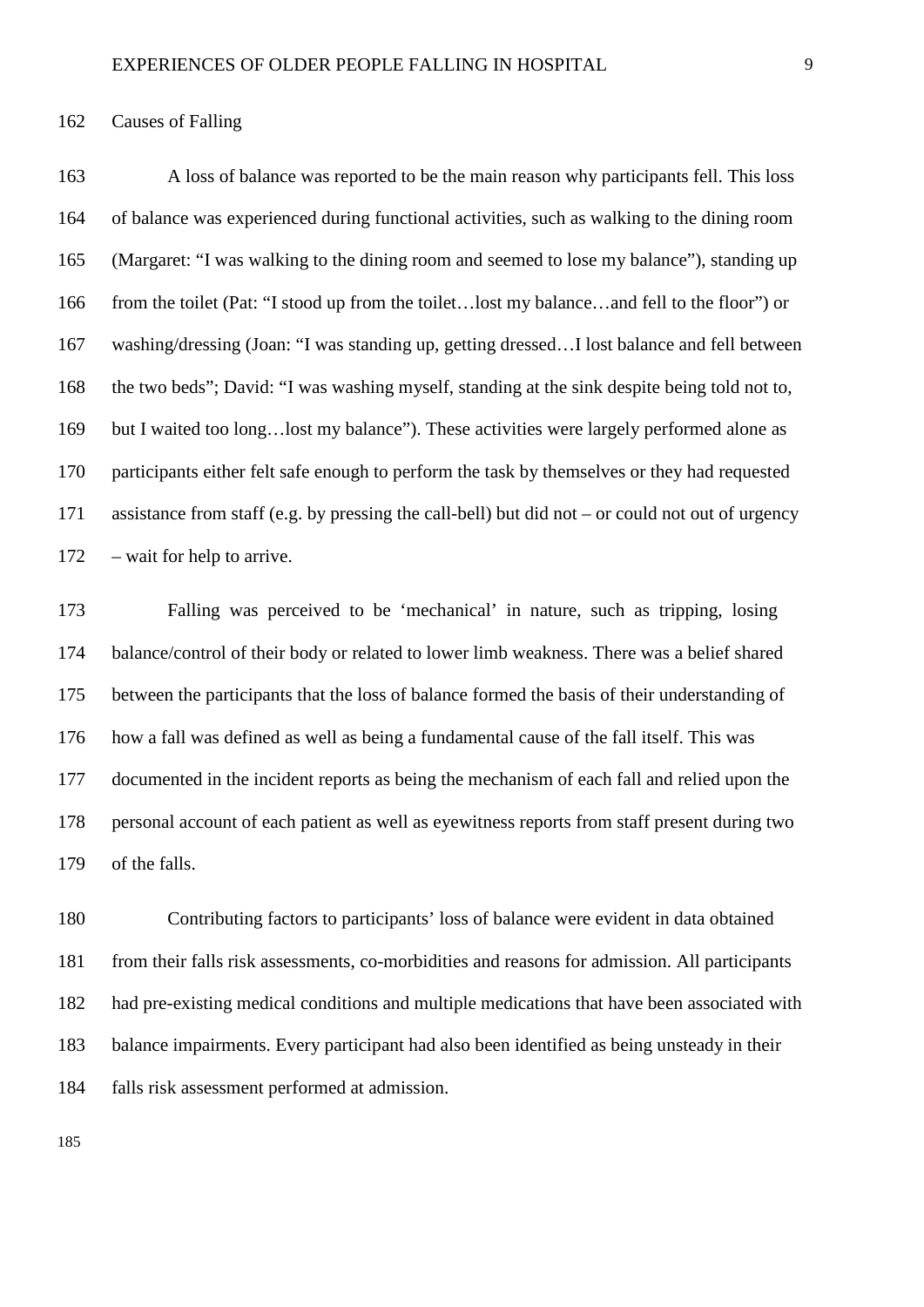Changes to Mobility

 Patients had already been identified as experiencing difficulties with their mobility in their falls risk assessments (i.e. being unsteady) and reasons for admission. For example, both Margaret and David were admitted with reduced mobility following a urinary tract infection and fall, respectively. The other three participants also demonstrated pre-admission signs of impaired mobility as they struggled to function safely at home.

 Each participant reported falling whilst mobilizing or performing a functional activity, as documented in the incident reports. Only one fall resulted in a minor (soft tissue) injury; injurious falls and any clear association with changes in mobility did not feature in participants' responses.

 Other than the reported loss of balance, the most significant impact on mobility occurred after each fall, whereby participants' mobility status changed in two key ways. The first was advice given to patients from ward staff to mobilize with supervision or physical assistance rather than by themselves (Margaret: "I walk with supervision from the staff, especially when I'm turning around"; David: "I walk…with supervision…and with the help of staff"). Considering four out of the five participants were independently mobile (with aids) prior to admission and before falling, this was a substantial change to their walking and daily function. Patients described feeling discouraged or disempowered to mobilize, as the perceived risk of falling was reduced by the presence of staff (Pat: "I don't do anything…I'm not allowed to transfer myself. This makes me feel more secure"; Margaret: "I no longer want 206 to take any chances…it's important to have someone in charge of my actions…I did what I needed to do…despite being told not to"). Only Ron was accompanied by ward staff when he fell as he had been identified early on admission (i.e. pre-fall) to require a walker (walking frame) and assistance due to deterioration in his mobility.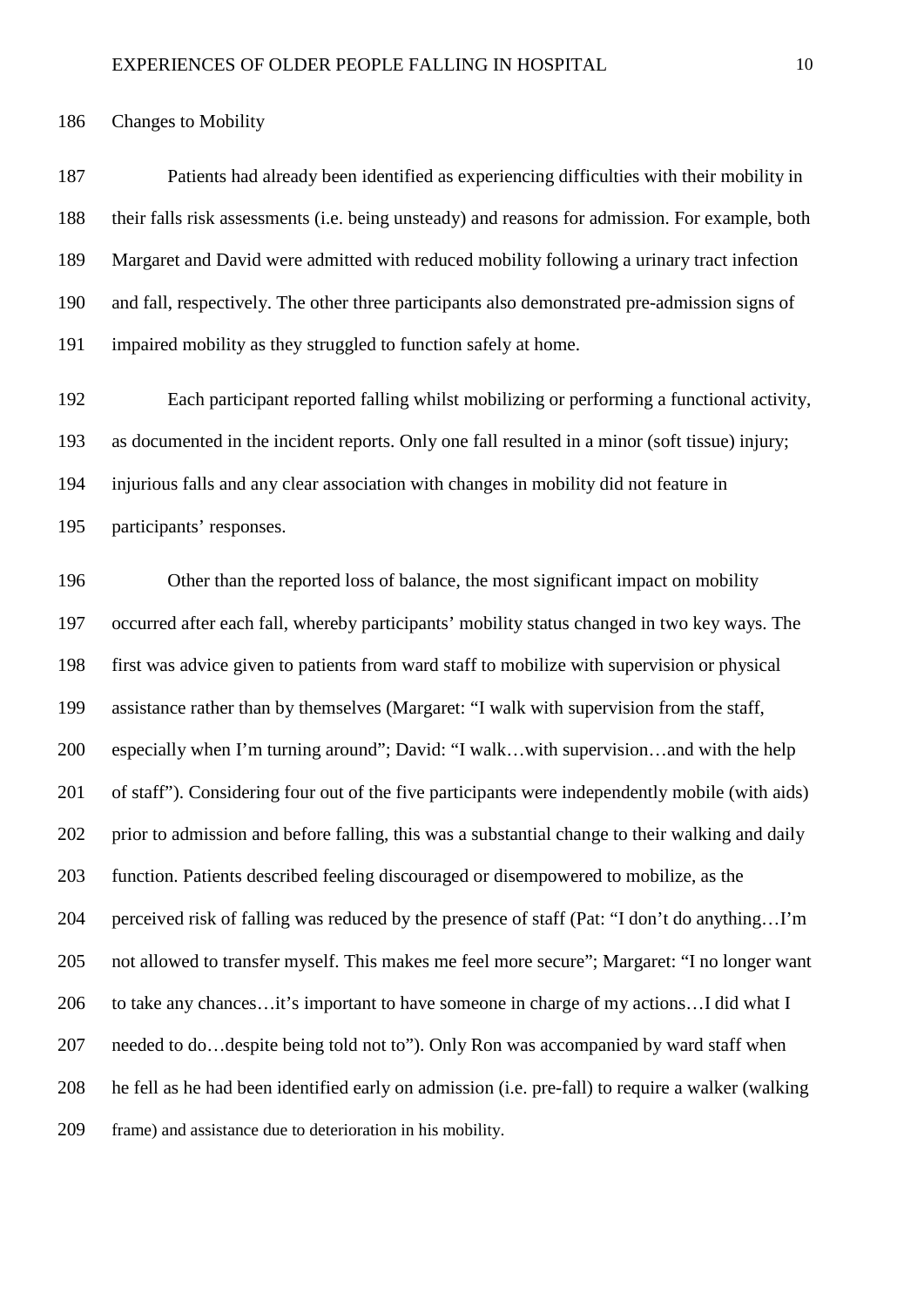The second major change in participants' mobility was the provision of alternative walking aids, though sometimes without a perceived adequate explanation as to why a patient had to use an unfamiliar item of equipment (Pat: "staff have changed my usual walking aid and I don't know why…I was mobile at home with my [cane] but now this has been changed to a [walker]"). The change in mobility aid was accepted by some of the participants, though not all as Ron believed his mobility had deteriorated beyond the use of his walker ("my [walker] is no longer suitable – I need a wheelchair"). However, despite the change in walking aids, balance was still considered to be a significant factor for reduced mobility. Changes in Confidence, Self-efficacy and Attitude Toward Rehabilitation Changes to participants' mobility were closely associated with feelings of reduced confidence, low self-efficacy and less positive attitudes toward their rehabilitation. Participants reported not walking as frequently or as far in comparison to pre-fall levels of mobility. Fear of falling was commonly reported to be a significant factor for changes to participants' behavior. For example, Pat reported feeling "frightened to go to the toilet in case I fall", and Margaret altered her evening routine as she felt this was a way of minimizing the risk of falling again ("I don't stay up late to watch television anymore as I get shaky…I don't take chances now compared to my previous normal behavior").

 Reduced confidence, fear of falling and low self-efficacy meant that functional activities were usually performed more cautiously following a fall and some activities were no longer pursued if the risk of falling was perceived to be high. This was commonly associated with requiring additional assistance from ward staff to achieve the task safely (Margaret: "I perhaps did more than what I was capable of"; Pat: "I can only walk with my [walker] now and I depend on more people"). Three participants clearly remarked how falling affected their confidence and how they generally felt dissatisfied with their post-fall level of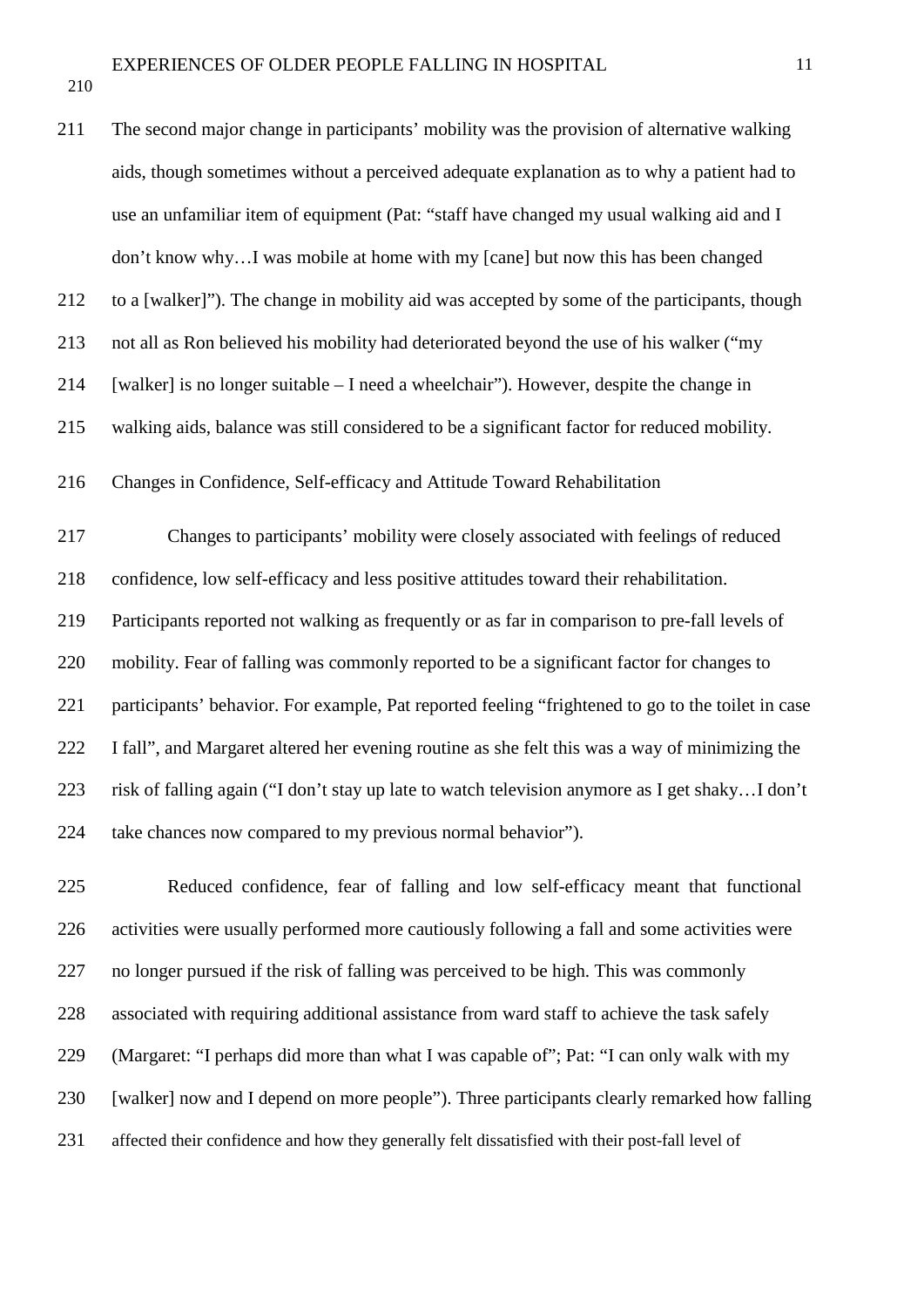functioning (Pat: "I feel more unnerved now, more anxious. I try to be more careful"; Joan: "falling has really changed my confidence...I wonder if this is normal for me now"; Margaret: "I was overconfident that nothing would happen…I feel my confidence has been most affected").

 The data revealed differences in participants' attitudes toward how falling impacted on their progress and rehabilitation. Some responses suggested a stoical, enduring outlook that portrayed a sense of wanting to move forward with therapy and to prevent further falls (Joan: "there has been no effect on my rehabilitation…I want to carry on as I was before this 242 happened"; David: "the fall didn't affect my daily life...I just got on with things"). In contrast, other responses were suggestive of feelings of low self-efficacy and a stronger focus on applying blame to the fall (Pat: "if the nurses were present I wouldn't have fallen"; Margaret: "this fall was stupid, it was my own fault…if I had more sense"). Participants expressed strong views with regards to blame, low self-efficacy, and increased assistance from staff, particularly if they fell a second time.

Role of Staff

 Managing risk and safety were fundamental priorities of the wards, and it was important for patients to feel safe when mobilizing (Margaret: "it's important to have someone in charge of my actions"). Participants reported being advised by staff to request assistance by pressing the call-bell. Patients were also provided with walking aids and offered physical assistance from staff to support their recovery and on-going rehabilitation. These measures became increasingly important if a patient was deemed to be at a higher risk of falling. However, an issue highlighted by Pat was the alteration to her mobility made by staff (Pat: "I'm not allowed to transfer myself…this makes me feel more secure") without any reference as to the longevity of this change i.e. if the change was only temporary and EXPERIENCES OF OLDER PEOPLE FALLING IN HOSPITAL 13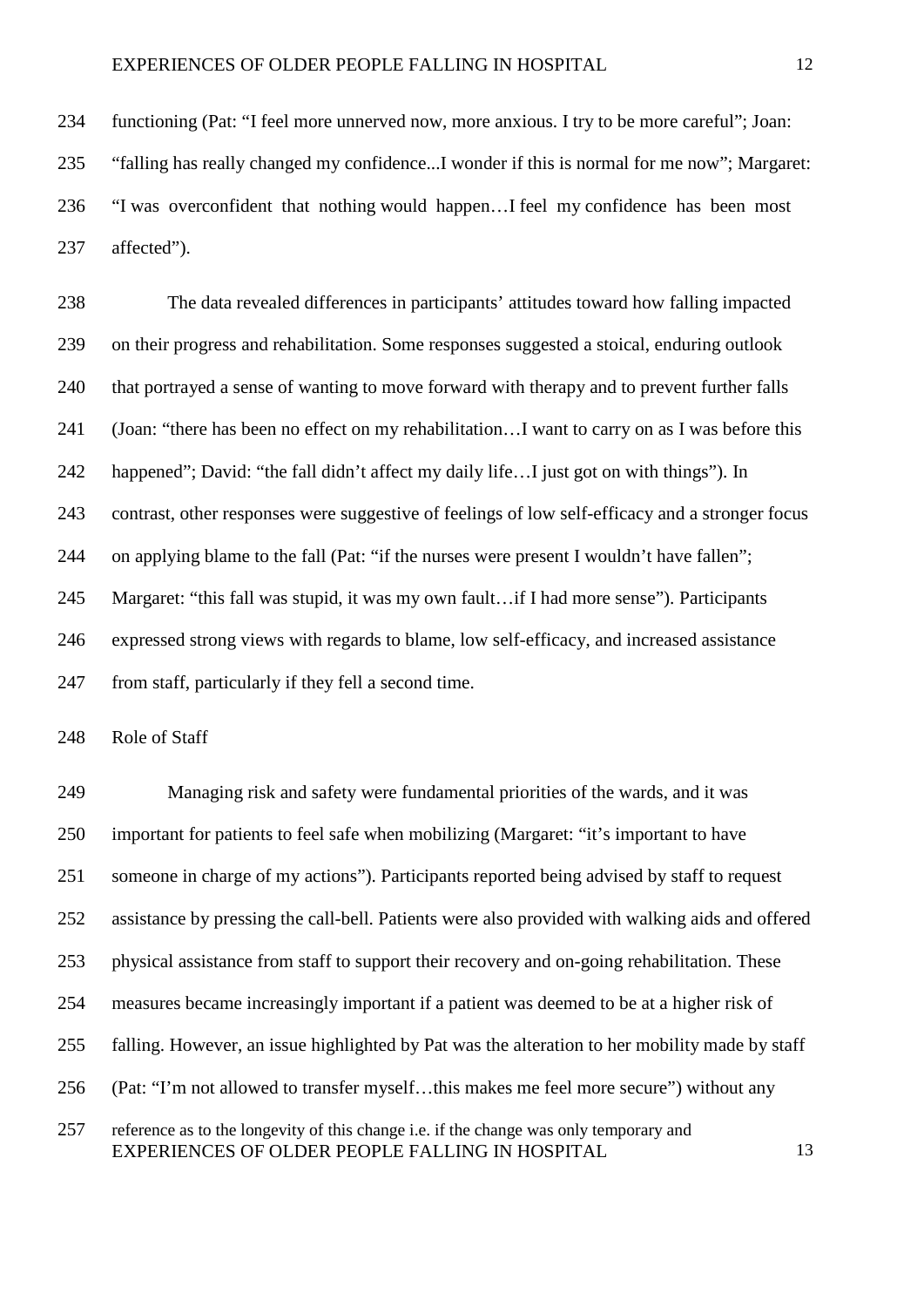therefore when her care plan would be updated in view of any physical and cognitive improvements.

 Viewing staff in this way caused a subtle shift in the locus of control and sense of self-reliance (Margaret: "attachment, respect…I now walk with supervision because someone is in charge"). Staff were considered as having a greater role in assisting patients, particularly if patients placed self-imposing restrictions to their mobility, such as avoiding physical activities through lack of confidence or fear of falling again, or indeed if patients overestimated their own ability to walk safely therefore requiring staff to intervene. Some examples included Joan not feeling safe to "walk by myself anymore" and Pat depending "on more people…I need more assistance with getting on and off the toilet". Even David, who remained reasonably stoical throughout the study and was the most mobile, accepted changes to his walking "with the help of staff…I take more care and ask for assistance". It was important that any such measures were re-assessed so as to ensure patients regained a sense of ownership of strategies that promoted a shift toward independence and optimal functioning.

### Discussion

 This study captured personal insights into the lives of five older people who had begun a course of in-patient rehabilitation to improve their level of functioning. Rehabilitation is an enabling process concerned with improving a person's well-being, increasing their quality of life, and optimizing their ability to undertake activities of daily living and social participation (Meyer et al., 2011). However, having experienced a fall, or for some participants two falls, it became evident from their responses that their progress had been altered.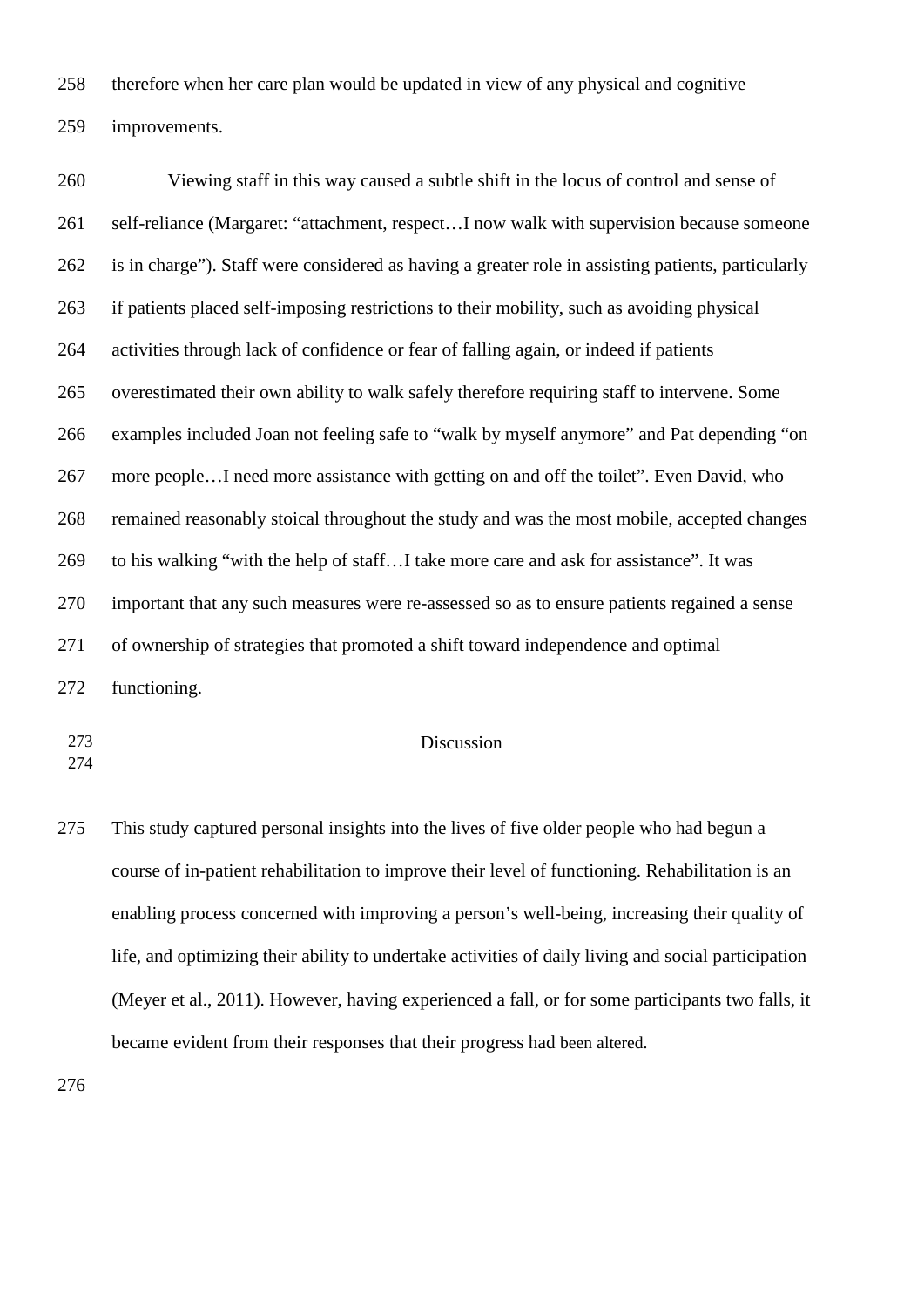The chain of post-fall events and consequences had changed aspects of patients' care with further emphasis on risk management. This change highlighted the difficulty in balancing the needs of the patients in terms of optimizing function and independence with the responsibility of the staff to minimize the risk of falls and to promote safety within a rehabilitation environment (Bok, Pierce, Gies, & Steiner, 2016; NICE, 2015b & 2013; Haggqvist, Stenvall, Fjellman-Wiklund, Westerberg, & Lundin-Olsson, 2012). The patient interviews often described changes that initially may have seemed to belie the aims of rehabilitation, by promoting a greater dependence on other people and aids (Bok, Pierce, Gies, & Steiner, 2016). However, it is important to acknowledge the broader circumstances surrounding patient care, particularly the effect of acute illness, the protective role of staff and the unfamiliarity of hospital environments (Haggqvist, Stenvall, Fjellman-Wiklund, Westerberg, & Lundin-Olsson, 2012), as it can be these factors that contribute to the balance of risk reduction and optimization of function.

 As part of this dichotomy was the notion of control (Clemson, Cusick, & Fozzard, 1999). The implementation of fall prevention strategies that could have resulted in placing restrictions on patients' mobility and discouraging any behaviors that could compromise their safety suggests a degree of control exerted over activities, particularly if there was conflict between what patients believed they could manage safely and the duties and responsibilities of staff to manage these risks. This resonated with another study investigating licensed practical nurses' experiences of falls and fall prevention (Haggqvist, Stenvall, Fjellman- Wiklund, Westerberg, & Lundin-Olsson, 2012), whereby changes in support during mobility and patient transfers were carefully graded by staff in fear of misjudgment or error, even if they considered their assistance to be overprotective or more than what was essentially required (Bok, Pierce, Gies, & Steiner, 2016). It was unclear from the data in this study the extent to which staff had explained to patients the duration of which changes should be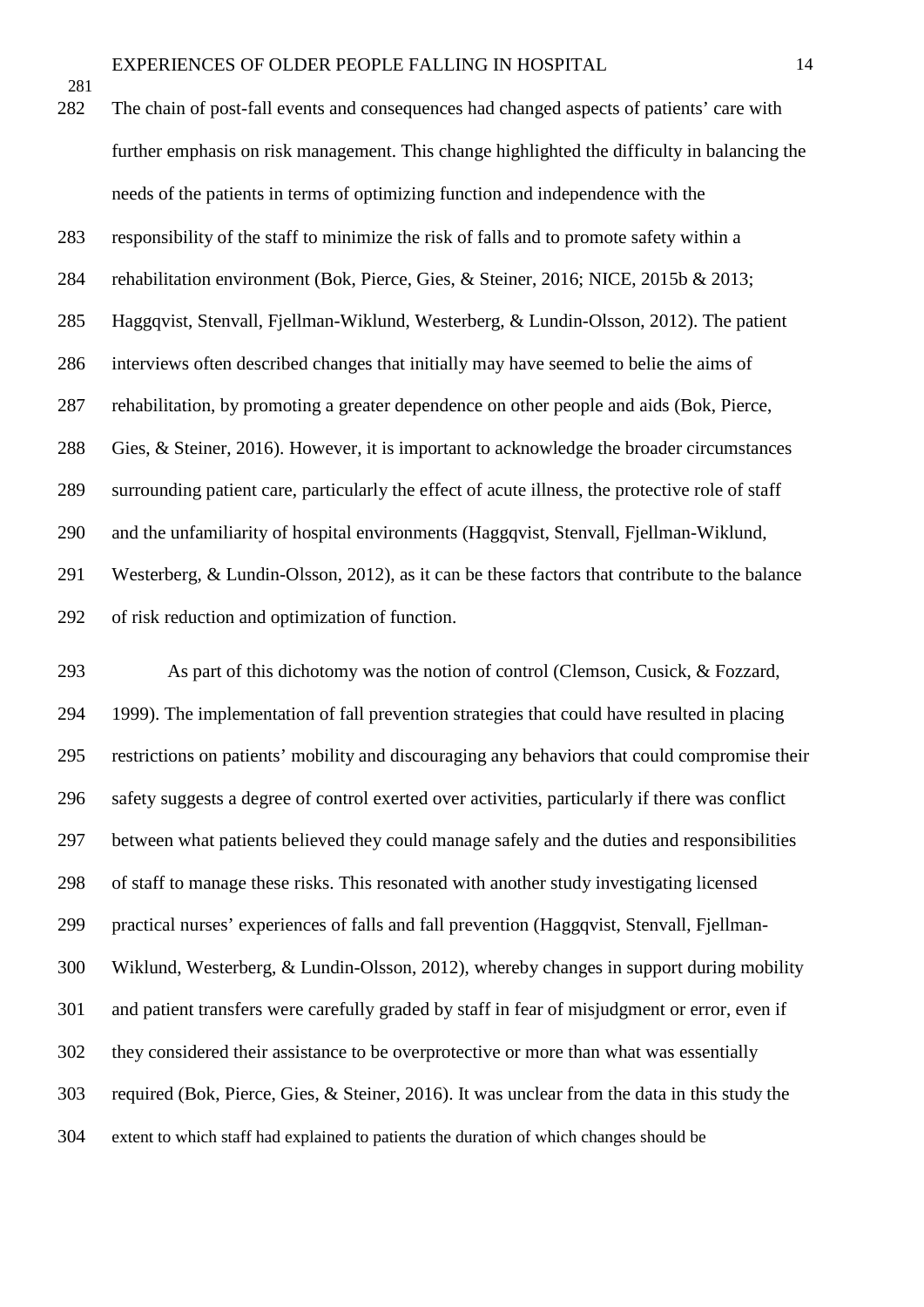adhered to, and therefore the longevity of the shift in control over aspects of patient choice and behavior. However, it is reasonable given the responsibilities of the staff and the rehabilitation ethos of the two wards that care plans would have been reviewed and modified on a regular basis.

 As a means of learning from fall experiences it has been suggested that post-fall investigations provide an open opportunity to explore the means to change current practice (Bok, Pierce, Gies, & Steiner, 2016) while understanding the perception of risk within the context of patients' past experiences. This can be particularly important if patients are overconfident or unrealistic when evaluating the degree of risk associated with specific activities and circumstances (Clemson, Cusick, & Fozzard, 1999). To gain a deeper understanding of the impact of a fall as well as to enhance adherence to interventions it is necessary to consider factors that are predictable and familiar to patients. These form a fundamental aspect of a patient's sense of control and behavior whereby past experience, fear of falling, self-efficacy and freedom of choice can influence risk perception and therefore management strategies (Host, Hendriksen, & Borup, 2011; Clemson, Cusick, & Fozzard, 1999).

 Participants in this study described an overall shift in their pre-fall rehabilitation, such as levels of physical activity and mobility status, to a post-fall trajectory beset with feelings of low self-efficacy, fear of falling and a loss of independence. This resonates with similar research exploring older people's experiences of falling (Bok, Pierce, Gies, & Steiner, 2016; Rosario, Kaplan, Khonsari, & Patterson, 2014; Ben Natan, Heyman, & Ben Israel, 2014; Boltz, Resnick, Capezuti, & Shuluk, 2013). Participants also gave examples of choosing to limit or avoid certain activities altogether. Being more cautious when they mobilized or performed functional tasks was a common coping strategy to enhance their feelings of safety and security (Ben Natan, Heyman, & Ben Israel, 2014; Host, Hendriksen, & Borup, 2011).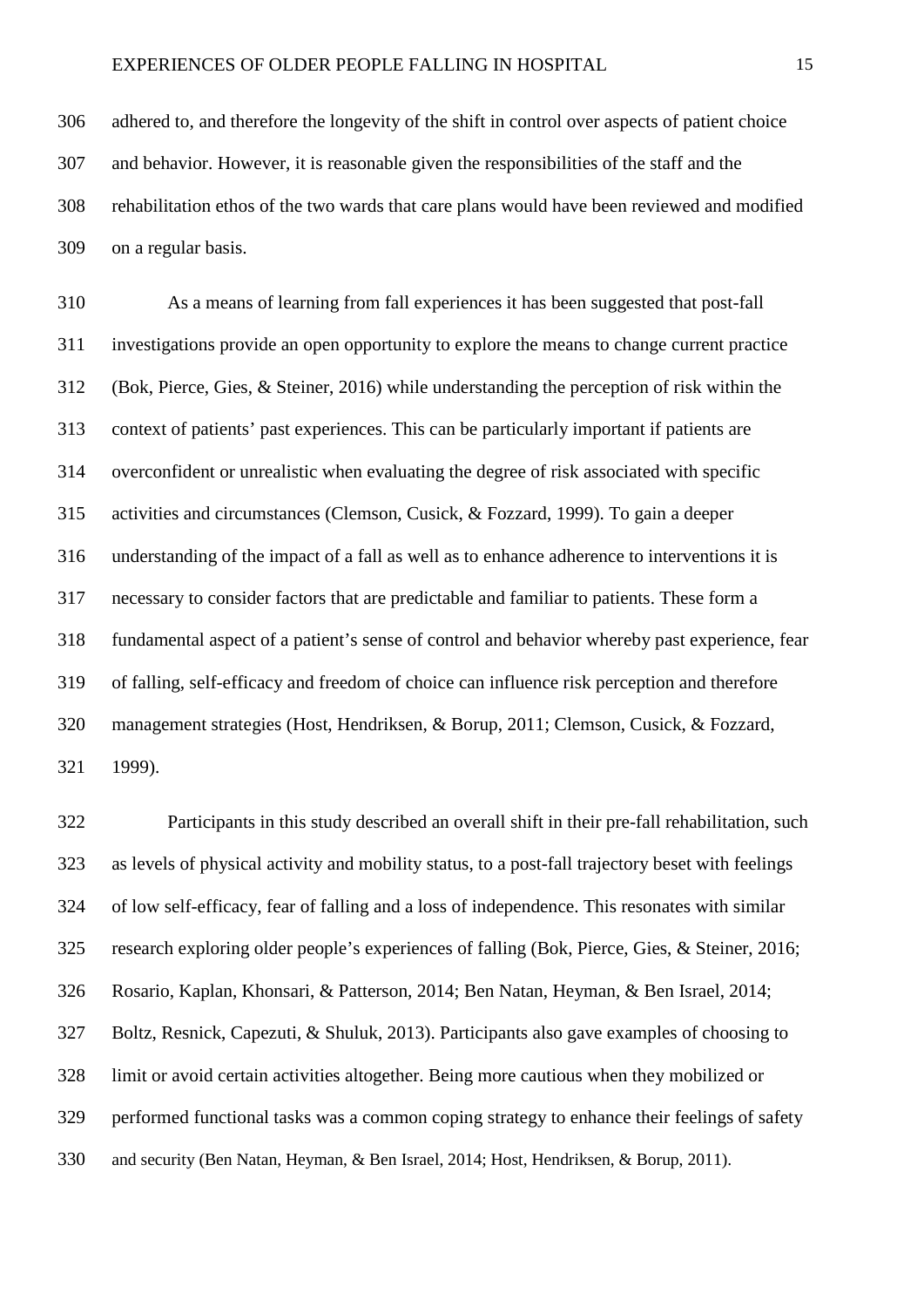If patients believed they were unable to handle the situation using their own knowledge of past experiences and cognitive/physical abilities (i.e. internal control) it was likely the shift in decision-making reinforced activity-avoidance and changes in behavior (Mazumber, Lambert, Nguyen, Bourdette, & Cameron, 2015; Tzeng & Yin, 2014; Boltz, Resnick, Capezuti, & Shuluk, 2013; Host, Hendriksen, & Borup, 2011; Delbaere, Crombez, Vanderstraeten, Willems, & Cambier, 2004). Control was exerted by patients who favored an adherence to interventions recommended by staff (i.e. an external locus of control) rather than devising their own strategies to prevent a fall (Clemson, Cusick and Fozzard, 1999). This could perhaps be explained by patients already being unwell or frail hence their admission into hospital, as well as the unfamiliar and at times stressful hospital environment itself (Host, Hendriksen, & Borup, 2011).

 Recurrent falls was another important issue contributing to changes in patients' rehabilitation and hospital experience (Mazumber, Lambert, Nguyen, Bourdette, & Cameron, 2015). In this study two out of the five participants fell more than once during the research period. Perceptions of low self-efficacy, reduced motivation to strive for independence (or perhaps, less dependence), and a stronger sense of blaming staff for falling – in parallel to an increasing expectation of staff to keep them safe – were more apparent in data associated with recurrent fallers than single fallers. This demonstrated the potential for each subsequent fall to act as a catalyst for further deterioration in function and patient experience (Rosario, Kaplan, Khonsari, & Patterson, 2014; Ben Natan, Heyman, & Ben Israel, 2014; Boltz, Resnick, Capezuti, & Shuluk, 2013).

Limitations of the Study

 A larger sample size would have been more beneficial to potentially reveal new ideas or concepts (Bok, Pierce, Gies, & Steiner, 2016) and to yield a wider data set of patients'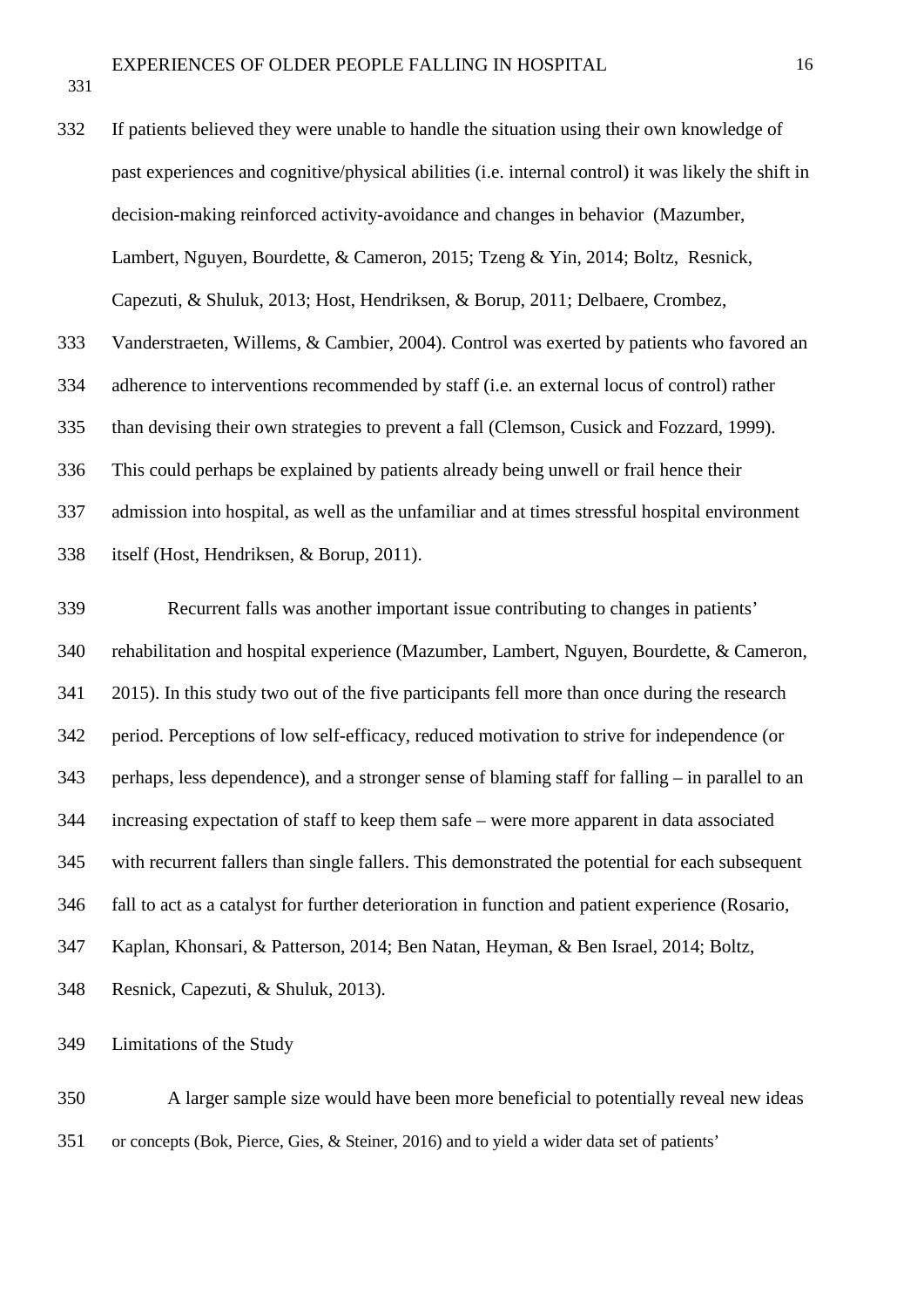voices to support transferability (Krefting, 1991). Unfortunately, the duration of the study and the flow of patients admitted and discharged through the two wards only produced a small sample.

 Data were fed back to participants to clarify statements and viewpoints at the time of each interview only, with no feedback of findings possible (Mays & Pope, 1995). However, regular meetings were held between the primary author and the experienced research supervision team to discuss findings, personal reflections, any concerns regarding the research process and to compare understanding between each other about developing themes (Host, Hendriksen, & Borup, 2011; Mays & Pope, 1995). Despite feedback from a consultation and pilot exercise prior to the main study, the phrasing of the questions in the interviews could have affected participant responses, as some were written for "yes/no" answers. Having more open-ended questions could have encouraged greater description in their answers and the generation of further fall-related

concepts.

Implications for Practice

 The value of subjective data from patients' experiences cannot be underestimated as a source of information to help support and guide decision-making (NICE, 2015a & 2013; Tzeng & Yin, 2014; NPSA, 2007). Utilizing the free text in incident reports and staff to be allowed more time to interface with patients after a fall can facilitate this enhanced learning (Tzeng & Yin, 2015; NPSA, 2007). It would be worthwhile for future studies to explore conversations and the physical interaction between patients and ward staff with regard to the perception of falling and appraisal of risk and safety. In particular, further research is needed to understand how the evaluation of risk and safety may vary between individuals and in different daily situations or activities, and how this can impact on goal-setting and adherence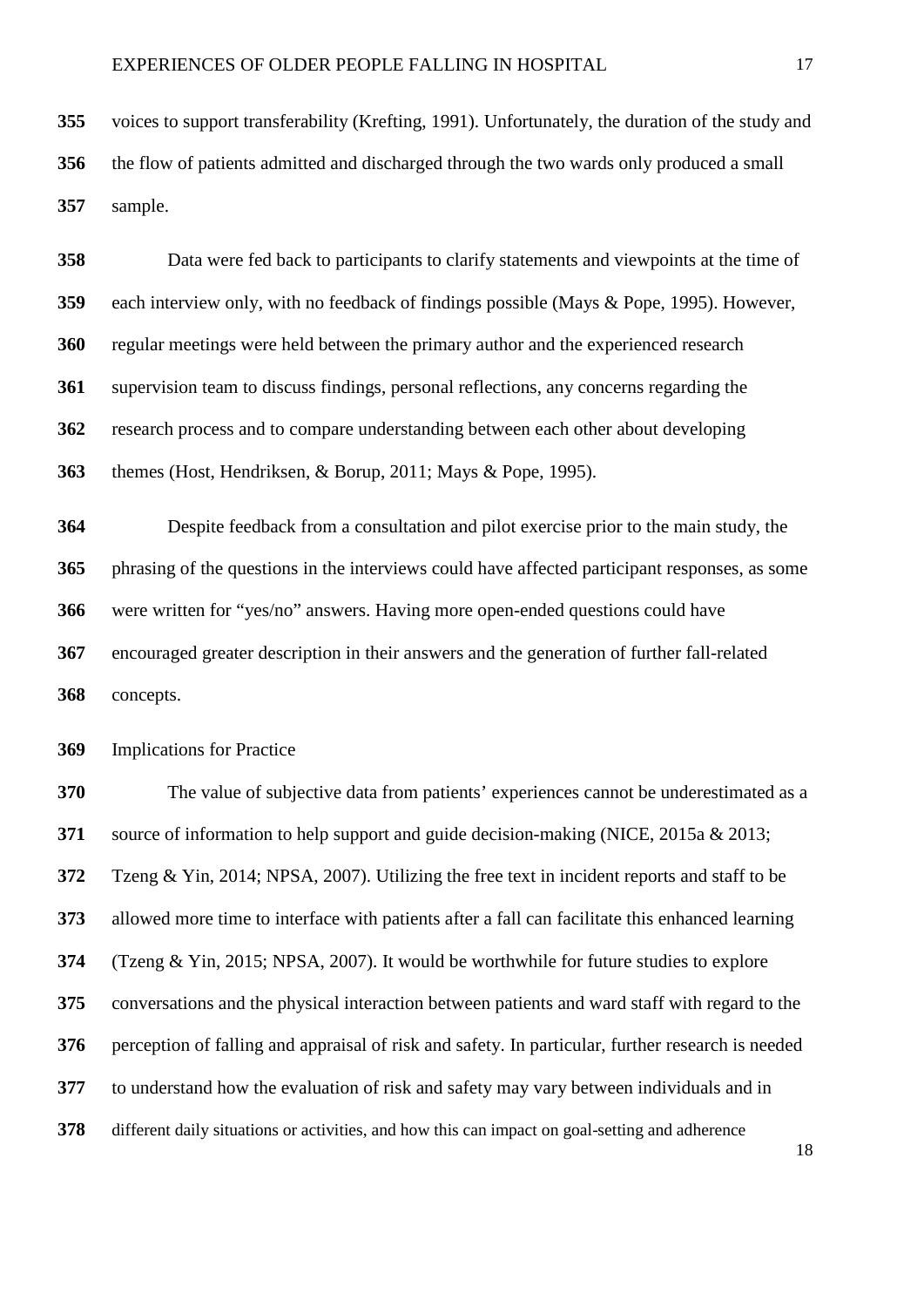### EXPERIENCES OF OLDER PEOPLE FALLING IN HOSPITAL

to interventions (Haggqvist, Stenvall, Fjellman-Wiklund, Westerberg, & Lundin-Olsson,

2012; Clemson, Cusick and Fozzard, 1999).

 The active involvement of patients is integral to exploring and learning from falls, and patients should continue to be placed at the center of the rehabilitation process (NICE, 2015a & 2013; Tzeng & Yin, 2014). This becomes even more important for recurrent fallers given the detrimental effects of experiencing multiple falls (Mazumber, Lambert, Nguyen, Bourdette, & Cameron, 2015). Therefore, future research could explore the additional support required to prevent exacerbation of fear-avoidance behaviors and risk of injuries in this sub- group of fallers (Tariq, Kloseck, Crilly, Gutmanis, & Gibson, 2013; Delbaere, Crombez, Vanderstraeten, Willems, & Cambier, 2004). Information obtained from each fall should be freely accessible to all ward staff and discussed as part of an interdisciplinary team-based approach to individualized fall prevention (Bok, Pierce, Gies, & Steiner, 2016; NPSA, 2011). It has been suggested that a regular team forum could form a useful means for staff to share information and discuss falls events including falls risk assessments (Haggqvist, Stenvall, Fjellman-Wiklund, Westerberg,

 & Lundin-Olsson, 2012). Staff education on the range of risk factors for different patterns of fallers could form a part of these forums (Clemson, Cusick and Fozzard, 1999).

 Regular updates of patients' movement patterns and behavior should be included in staff communication with each other, such as oral and written handovers at the start and end of working shifts and following therapy sessions (Haggqvist, Stenvall, Fjellman-Wiklund, Westerberg, & Lundin-Olsson, 2012). If changes are made to care plans, such as mobility status or the number of staff required to assist with transfers, this information should be shared between team members on an efficient and continuous basis, with rehabilitation goals updated accordingly. Future research should address the effectiveness of inter-professional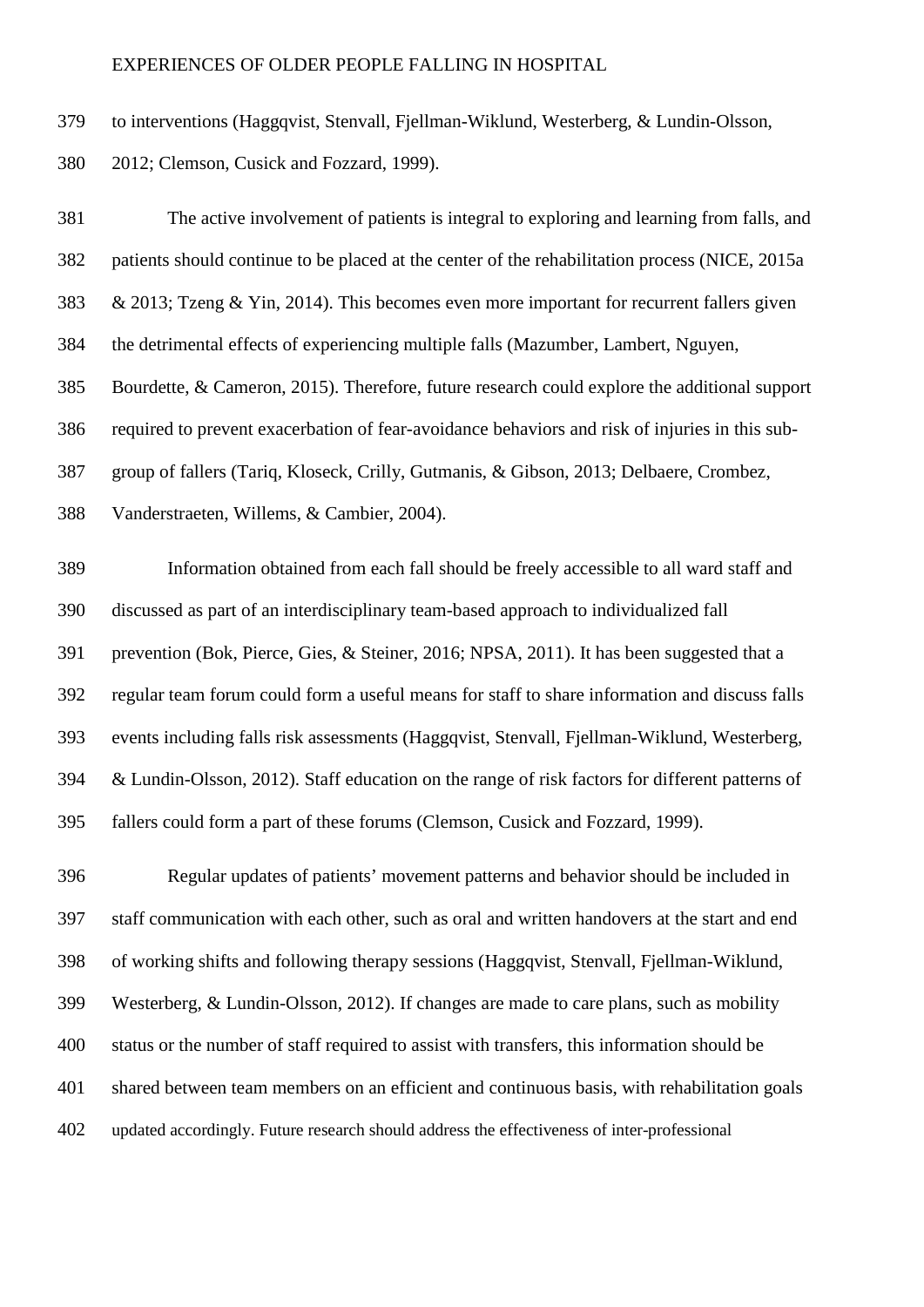### EXPERIENCES OF OLDER PEOPLE FALLING IN HOSPITAL 19

 communication on patient outcomes. The rehabilitation process is inherently dynamic, seeking to promote positive change in patients' cognitive and physical status. Communication of these changes and their implications to all involved – patients, carers and professionals – is key to optimizing a patient's functioning at each stage of the rehabilitation process (Bok, Pierce, Gies, & Steiner, 2016; NPSA, 2011).

- Conclusion This study demonstrated the extent to which a fall impacted on the lives of five older patients within a rehabilitation setting. Patients who had fallen during their time in hospital were invited to describe their experience of falling, with a particular focus on the perceived causes, circumstances and consequences of each incident. Findings from this study contribute to a growing body of qualitative work exploring the impact of hospital-based falls, with a particular highlight on psychological and social issues. Themes demonstrated similarities in experience – namely, impaired balance being a common perceived cause of falling; changes to mobility including an increased need for assistance from staff and walking aids for safety; reduced confidence, fear of falling and restrictions to physical activity; and the difficulties in balancing risk with safety, which impacted on decision-making and the degree of control exerted by patients and staff during the rehabilitation process. The experience of a second fall exacerbated these factors further by making it more difficult for patients to reach an optimal level of functioning. References 423 Babbie, E. (2002) *The Practice of Social Research* (9<sup>th</sup> ed.). Belmont: Wadsworth Thomson. Ben Natan, M., Heyman, N. & Ben Israel, J. (2014) Identifying risk factors for elder falls in
- geriatric rehabilitation in Israel. *Rehabilitation Nursing*, 41, 54-59. http://doi:10.1002/ rnj.170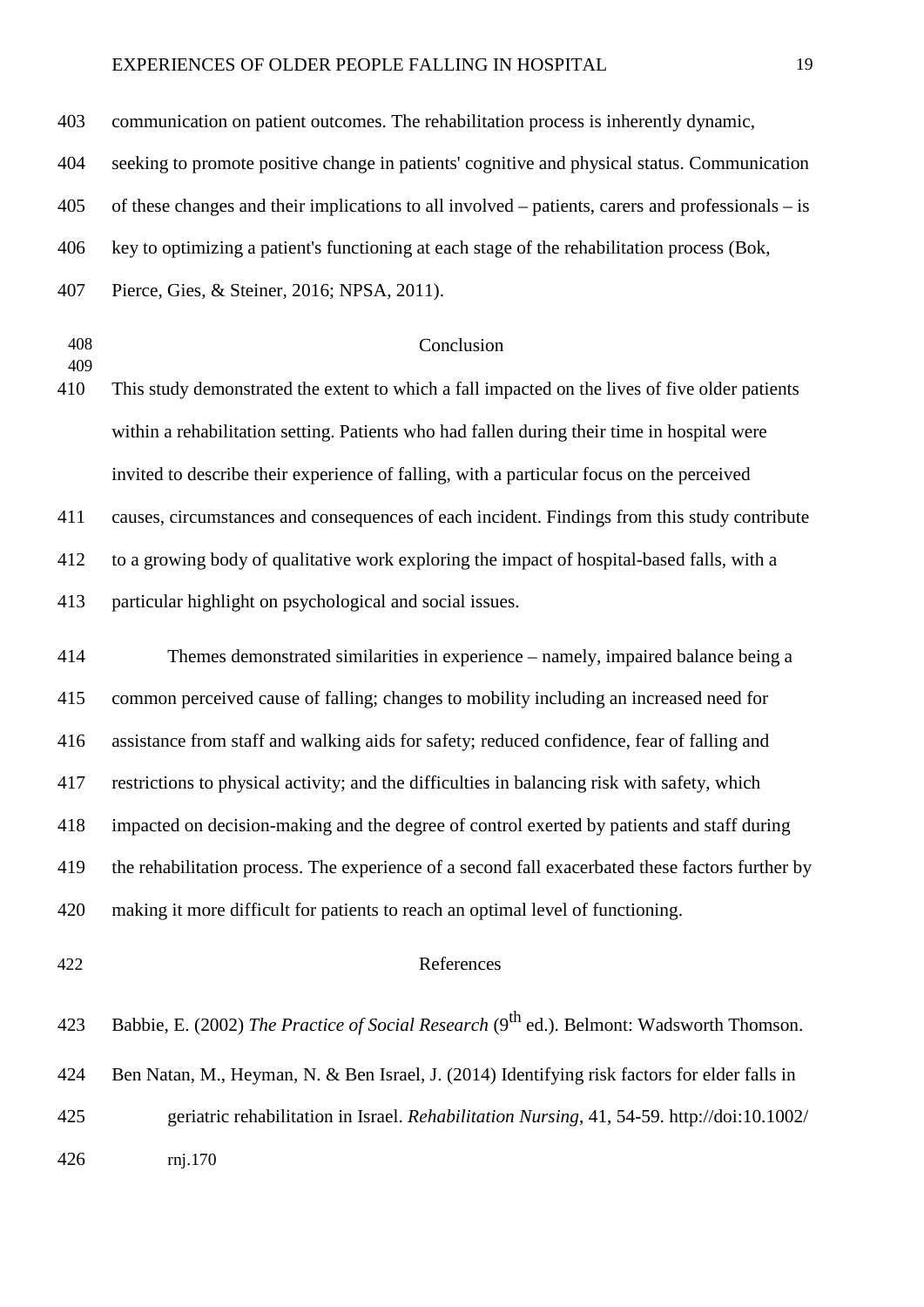| 427 | Bok, A., Pierce, L.L., Gies, C. & Steiner, V. (2016) Meanings of falls and prevention of falls |
|-----|------------------------------------------------------------------------------------------------|
| 428 | according to rehabilitation nurses: A qualitative descriptive study. Rehabilitation            |
| 429 | Nursing, 41(1), 45-53. http://doi:10.1002/rnj.221                                              |
| 430 | Boltz, M., Resnick, B., Capezuti, E. & Shuluk, J. (2013) Activity restriction vs. self-        |
| 431 | direction: Hospitalised older adults' response to fear of falling. International Journal       |
| 432 | of Older People Nursing, 9, 44-53. http://doi:10.1111/opn.12015                                |
| 433 | Calhoun, R., Meischke, H., Hammerback, K., Bohl, A., Poe, P. Williams, B. & Phelan, E.A.       |
| 434 | (2011) Older adults' perceptions of clinical fall prevention programs: A qualitative           |
| 435 | study. Journal of Aging Research, 12, 1-7. http://doi.org/10.4061/2011/867341                  |
| 436 | Carroll, D.L., Dykes, P.C. & Hurley, A.C. (2010) Patients' perspectives of falling while in an |
| 437 | acute care hospital and suggestions for prevention. Applied Nursing Research, 23,              |
| 438 | 238-241. http://doi:10.1016/j.apnr.2008.10.003                                                 |
| 439 | Clemson, L., Cusick, A. & Fozzard, C. (1999) Managing risk and exerting control:               |
| 440 | determining follow through with falls prevention. Disability and Rehabilitation,               |
| 441 | 21(12), 531-541                                                                                |
| 442 | Delbaere, K., Crombez, G., Vanderstraeten, G., Willems, T. & Cambier, D. (2004) Fear-          |
| 443 | related avoidance of activities, falls and physical frailty. A prospective community-          |
| 444 | based cohort study. Age and Ageing, 33, 368-373. http://doi:10.1093/ageing/afh106              |
| 445 | Haggqvist, B., Stenvall, M., Fjellman-Wiklund, A., Westerberg, K. & Lundin-Olsson, L.          |
| 446 | (2012) "The balancing act" – Licensed practical nurse experiences of falls and fall            |
|     |                                                                                                |
| 447 | prevention: A qualitative study. BMC Geriatrics, 12(62), 1-9. http://doi:10.1186/1471          |
| 448 | $-2318-12-62$                                                                                  |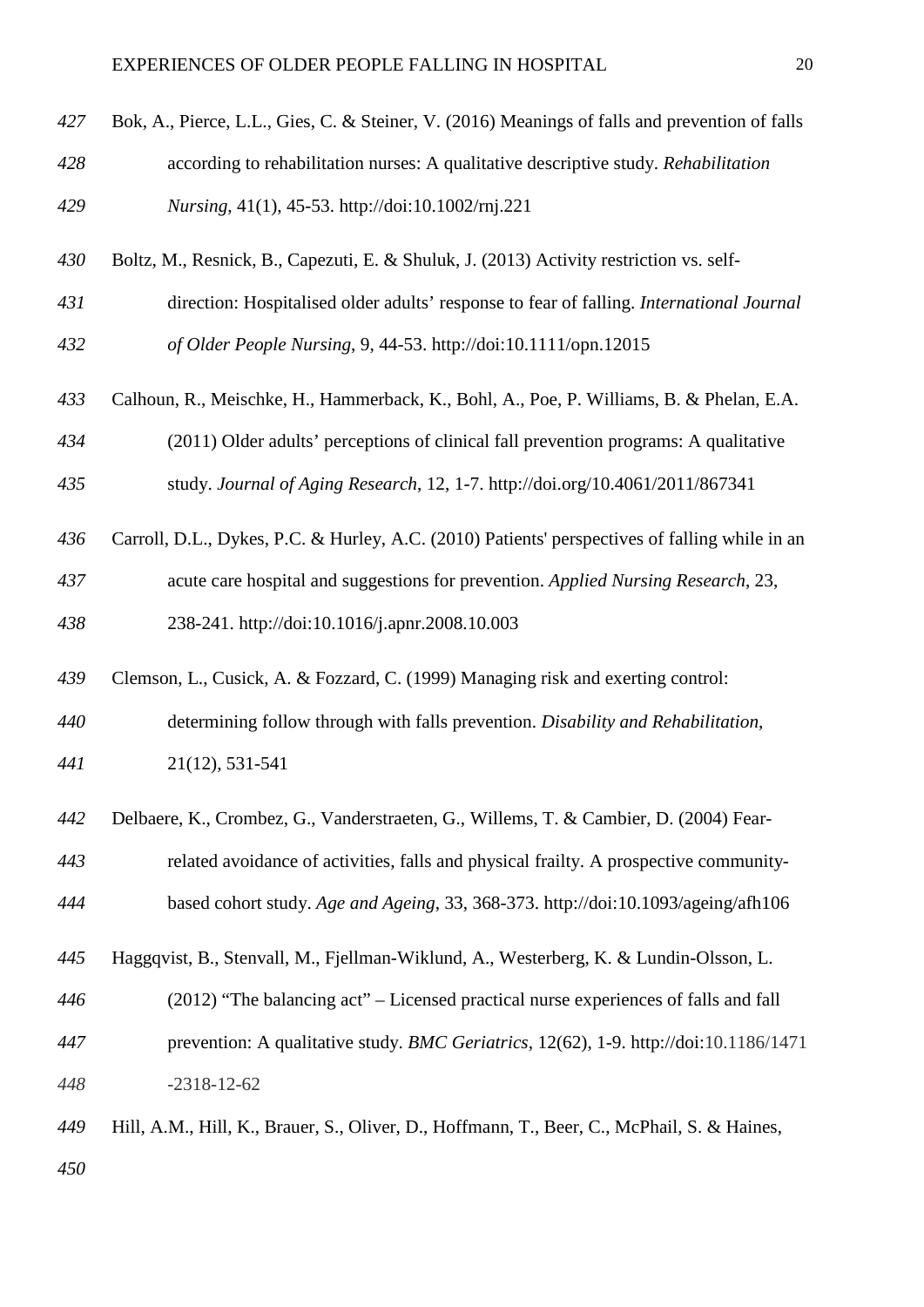> T.P. (2009) Evaluation of the effect of patient education on rates of falls in older

 hospital patients: Description of a randomised controlled trial. *BMC Geriatrics*, 9(14), 1-9. http://doi:10.1186/1471-2318-9-14

- Host, D., Hendriksen, C. & Borup, I. (2011) Older people's perception of and coping
- with falling, and their motivation for fall-prevention programmes. *Scandinavian Journal of Public Health*, 39(7), 742-748. http://doi:10.1177/1403494811421639
- Jensen, J., Nyberg, L., Gustafson, Y. & Lundin-Olsson, L. (2003) Fall and injury prevention
- in residential care-effects in residents with higher and lower levels of cognition.
- *Journal of the American Geriatrics Society*, 51(5), 627-635. http://doi:10.1034/j.1600- 0579.2003.00206.x
- Krefting, L. (1991) Rigor in qualitative research: The assessment of trustworthiness. *The American Journal of Occupational Therapy*, 45, 214-222. http://doi:10.5014/ajot. 45.3.214
- Mays, N. & Pope, C. (1995) Rigour and qualitative research. *British Medical Journal*,
- 311, 109-112. http://doi:10.1136/bmj.311.6997.109
- Mazumder, R., Lambert, W.E., Nguyen, T., Bourdette, D.N. & Cameron, M.H. (2015) Fear of falling is associated with recurrent falls in people with multiple sclerosis. *International Journal of MS Care*, 17, 164-170. http://dx.doi.org/10.7224/1537-
- 2073.2014-042
- Meyer, T., Gutenbrunner, C., Bickenbach, J., Cieza, A., Melvin, J. & Stucki, G. (2011)
- Towards a conceptual description of rehabilitation as a health strategy. *Journal of Rehabilitation Medicine*, 43, 765-769. [http://doi:10.2340/16501977-0865](http://dx.doi.org/10.2340/16501977-0865)
- National Institute for Health and Care Excellence (2013) Falls: Assessment and prevention
- of falls in older people. *National Institute for Health and Care Excellence*, 161, 1-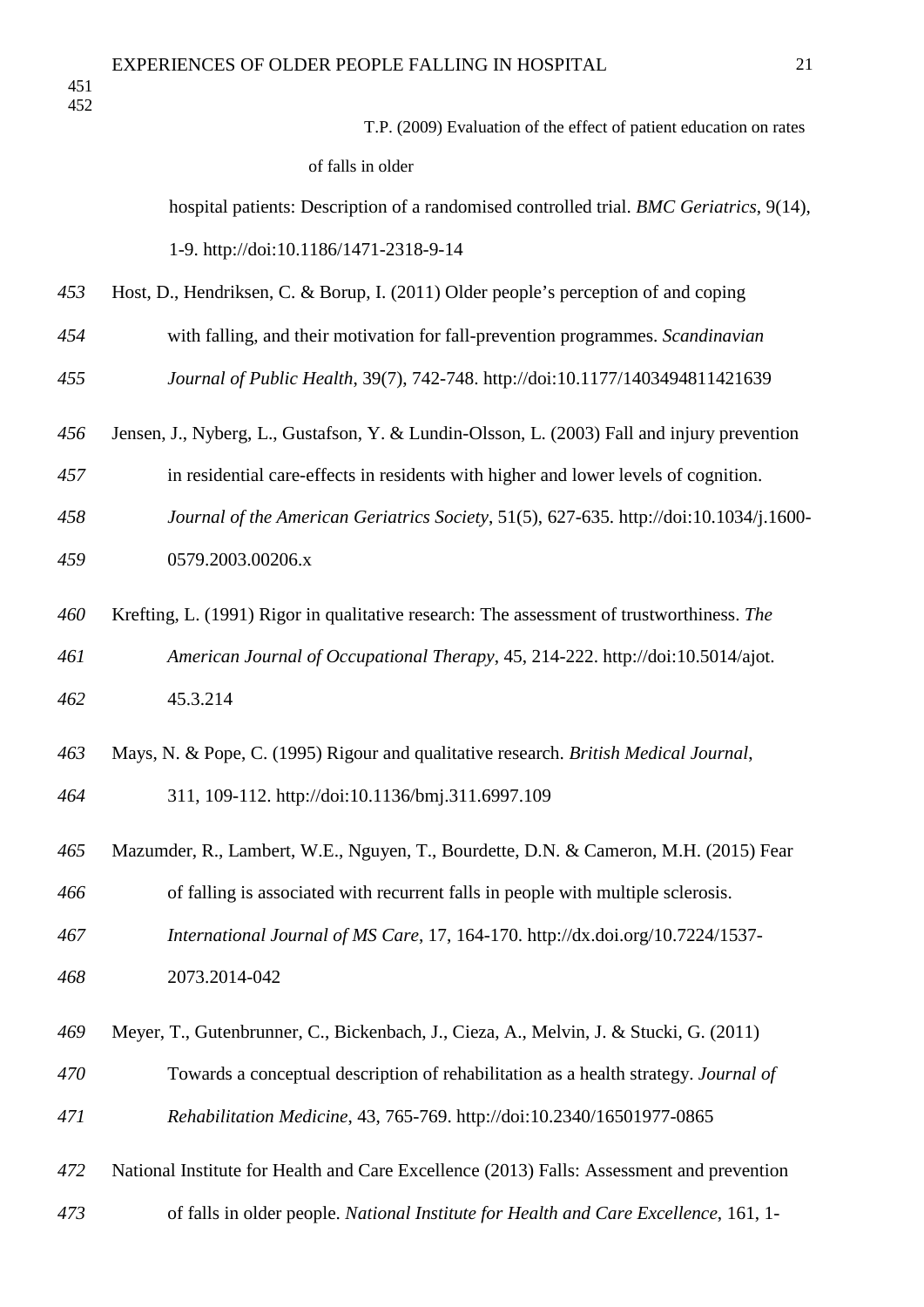315.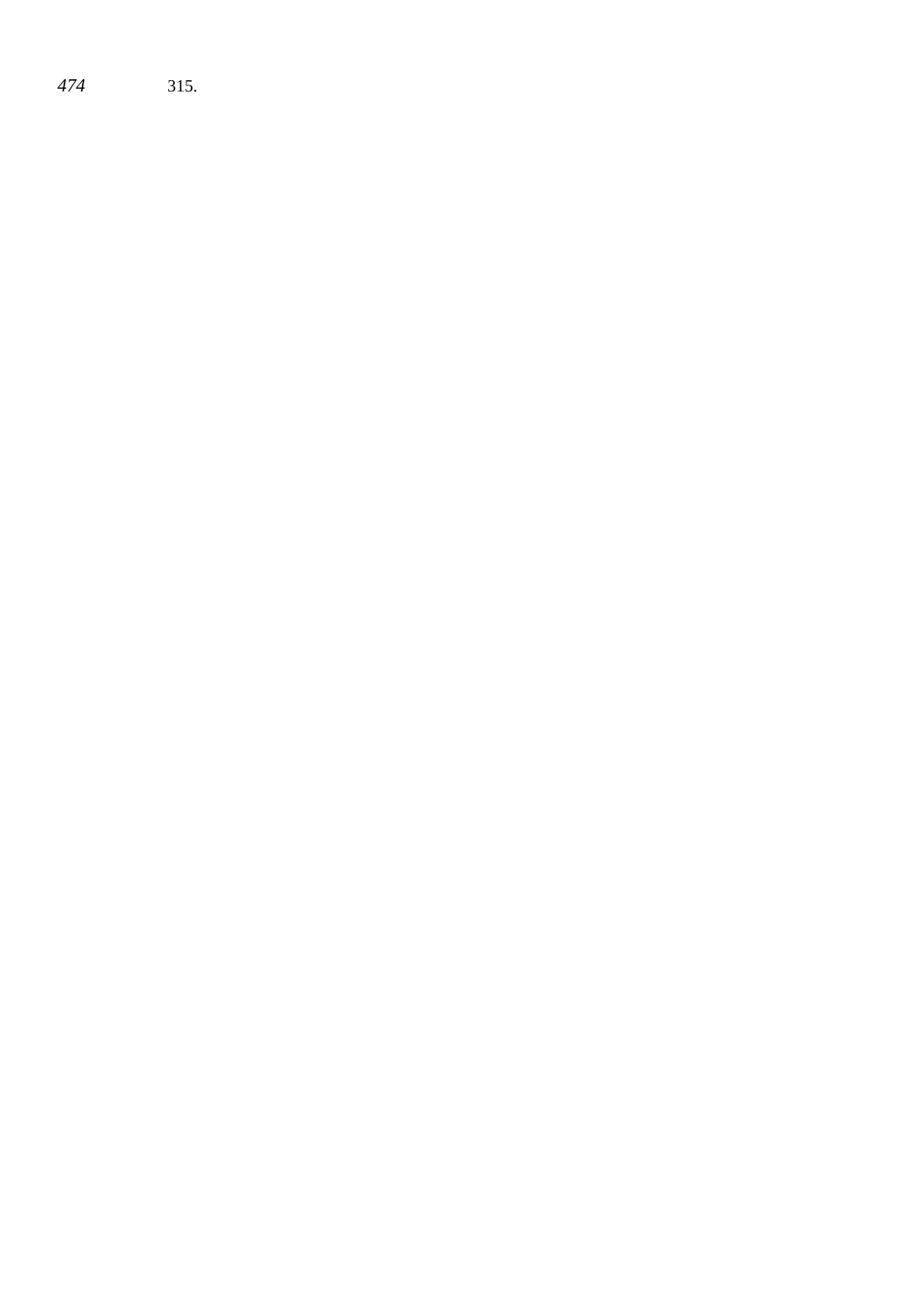- National Institute for Health and Care Excellence (2015a) Patient experience in adult NHS services overview. *National Institute for Health and Care Excellence*, 1-9.
- National Institute for Health and Care Excellence (2015b) Falls in older people overview. *National Institute for Health and Care Excellence*, 1-13.
- National Patient Safety Agency (2007) *Slips, Trips and Falls in Hospital*. London: National Patient Safety Agency.
- National Patient Safety Agency (2011) *Rapid response report: Essential care after an in-patient fall*. London: National Patient Safety Agency.
- New, P.W. (2009) The assessment and selection of potential rehabilitation patients in acute
- hospitals: A literature review and commentary. *[The Open Rehabilitation Journal](http://benthamopen.com/TOREHJ/home/)*, 2,
- 24-34. [http://doi:10.2174/1874943700902010024](http://dx.doi.org/10.2174/1874943700902010024)
- Robson, C. (2011) *Real world research* (3rd ed.). Chichester: John Wiley & Sons Ltd.
- Rosario, E.R., Kaplan, S.E., Khonsari, S. & Patterson, D. (2014) Predicting and assessing fall
- risk in an acute inpatient rehabilitation facility. *Rehabilitation Nursing*, 39, 86-93.
- http://doi:10.1002/rnj.114
- Tariq, H., Kloseck, M., Crilly, R.G., Gutmanis, I. & Gibson, M. (2013) An exploration of risk for recurrent falls in two geriatric care settings. *BMC Geriatrics*, 13(106), 1-7.
- http://doi:10.1186/1471-2318-13-106
- Tzeng, H.M. & Yin, C.Y. (2014) i-Engaging as an innovative approach to engage patients in their own fall prevention care. *Patient Preference and Adherence*, 8, 693-700.
- http://doi:10.2147/PPA.S62746
- Tzeng, H.M. & Yin, C.Y. (2015) Exploring post-fall audit report data in an acute care setting. *Clinical Nursing Research*, 24, 284-298. http://doi:10.1177/1054773814529791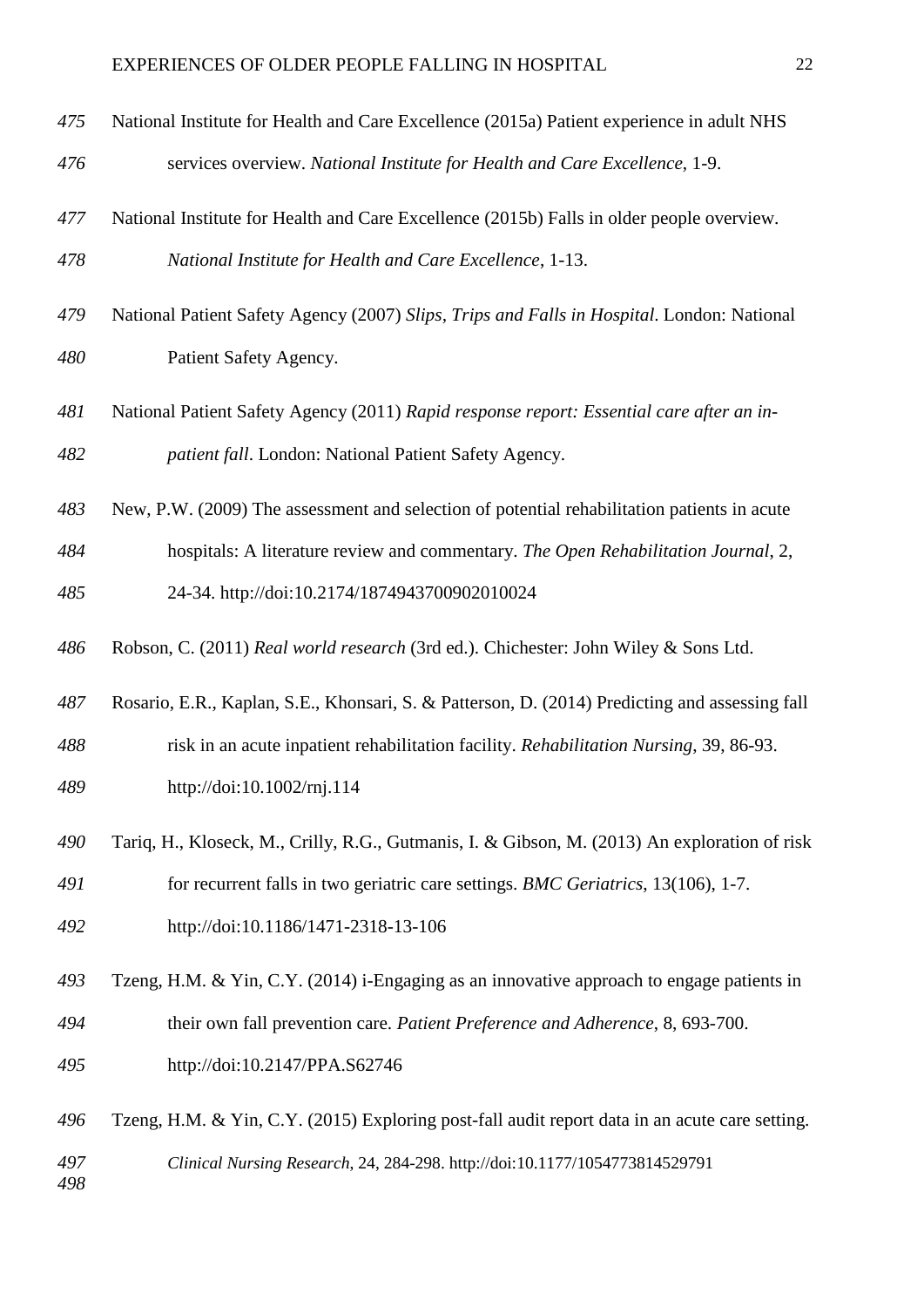- Vassallo, M., Mallela, S.K., Williams, A., Kwan, J., Allen, S. & Sharma, J.C. (2009) Fall risk
- factors in elderly patients with cognitive impairment on rehabilitation wards.
- *[Geriatrics & Gerontology International](http://www.ncbi.nlm.nih.gov/pubmed/19260978)*, *9,* 41-6. http://doi:10.1111/j.1447-
- 0594.2008.00506.x.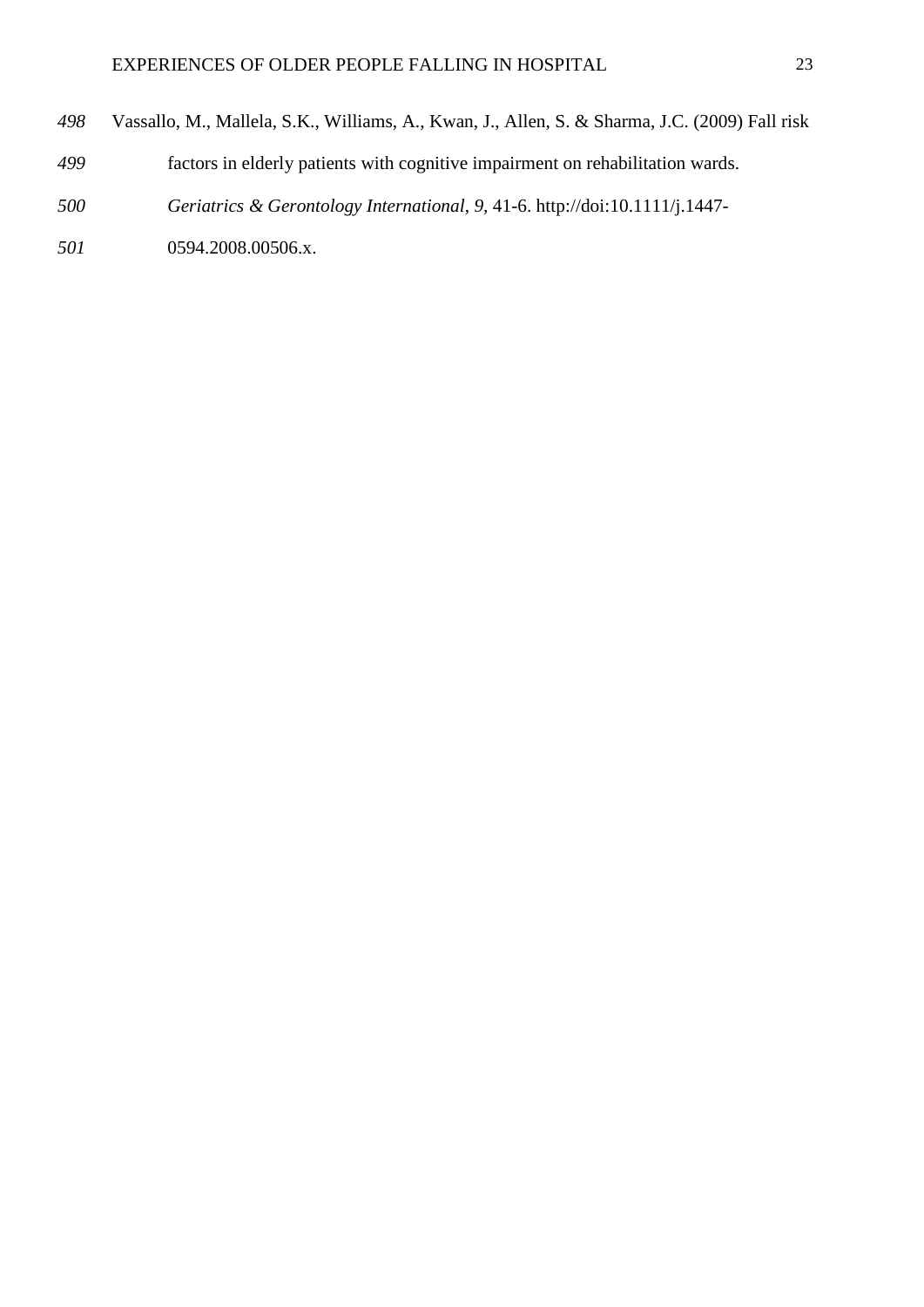# EXPERIENCES OF OLDER PEOPLE FALLING IN HOSPITAL

# Table 1 *Patient Characteristics*

| Participant<br>Pseudonym                          | Data<br>Source  | Margaret                                                                                                                                                   | David                                                                                                     | Joan                                                                                                                   | Pat                                                                                                                                                       | Ron                                                                                                                                                                         |
|---------------------------------------------------|-----------------|------------------------------------------------------------------------------------------------------------------------------------------------------------|-----------------------------------------------------------------------------------------------------------|------------------------------------------------------------------------------------------------------------------------|-----------------------------------------------------------------------------------------------------------------------------------------------------------|-----------------------------------------------------------------------------------------------------------------------------------------------------------------------------|
| Gender                                            | IR/MN           | Female                                                                                                                                                     | Male                                                                                                      | Female                                                                                                                 | Female                                                                                                                                                    | Male                                                                                                                                                                        |
| Age                                               | IR/MN           | 77                                                                                                                                                         | 82                                                                                                        | 78                                                                                                                     | 88                                                                                                                                                        | 81                                                                                                                                                                          |
| $No. of co-$<br>morbidities                       | <b>MN</b>       | $\overline{5}$                                                                                                                                             | 6                                                                                                         | $\overline{9}$                                                                                                         | $\overline{7}$                                                                                                                                            | $\tau$                                                                                                                                                                      |
| Past medical<br>history                           | <b>MN</b>       | <b>Bilateral total knee</b><br>replacements, left hip<br>replacement, subluxation of<br>metatarsals, bipolar disease,<br>previous falls, ankle<br>fracture | Polio, previous falls,<br>abdominal pain, hip<br>fracture, atrial<br>fibrillation,<br>depression, malaria | Osteoarthritis, cataracts,<br>anaemia, thrombocytopenia,<br>CVA, right hemicolectomy,<br>renal failure, previous falls | High blood pressure, transient<br>ischaemic attack, diverticulosis,<br>previous falls, gastrointestinal<br>bleed, chronic kidney disease,<br>osteoporosis | High blood pressure,<br>hyponatraemia, type 2 diabetes<br>(with bilateral foot drop and<br>peripheral neuropathy),<br>glaucoma, osteopenia, bowel<br>cancer, previous falls |
| Primary<br>reason for<br>admission                | <b>MN</b>       | Reduced mobility ("off<br>legs"), likely urinary tract<br>infection. Admitted from<br>home                                                                 | Fell outdoors -<br>reduced mobility<br>and balance.<br>Admitted via<br>emergency<br>department            | Fell indoors, not managing at<br>home. Admitted after short-<br>stay on acute medical ward                             | Urinary tract infection<br>(currently unsafe at home).<br>Admitted from home                                                                              | Not coping at home - unwell<br>and recent deterioration in<br>health. Admitted from home                                                                                    |
| Number of<br>falls risk<br>factors*<br>identified | <b>MN</b>       | $\overline{5/9}$                                                                                                                                           | $\overline{5/9}$                                                                                          | $\overline{\frac{3}{9}}$                                                                                               | 4/9                                                                                                                                                       | 7/9                                                                                                                                                                         |
| No. of falls<br>during study                      | $\overline{IR}$ |                                                                                                                                                            |                                                                                                           |                                                                                                                        | $\overline{2}$                                                                                                                                            | 2                                                                                                                                                                           |
| Day, time and<br>location of<br>fall(s)           | $\overline{IR}$ | Sunday, 07:45, ward<br>corridor                                                                                                                            | Tuesday, 07:55,<br>bedroom                                                                                | Monday, 09:20, bedroom                                                                                                 | Wednesday, 18:35, toilet<br>Friday, 11:30, bedroom                                                                                                        | Monday, 12:10, day/dining<br>room<br>Thursday, 16:30, dining room                                                                                                           |

Table 1 continued overleaf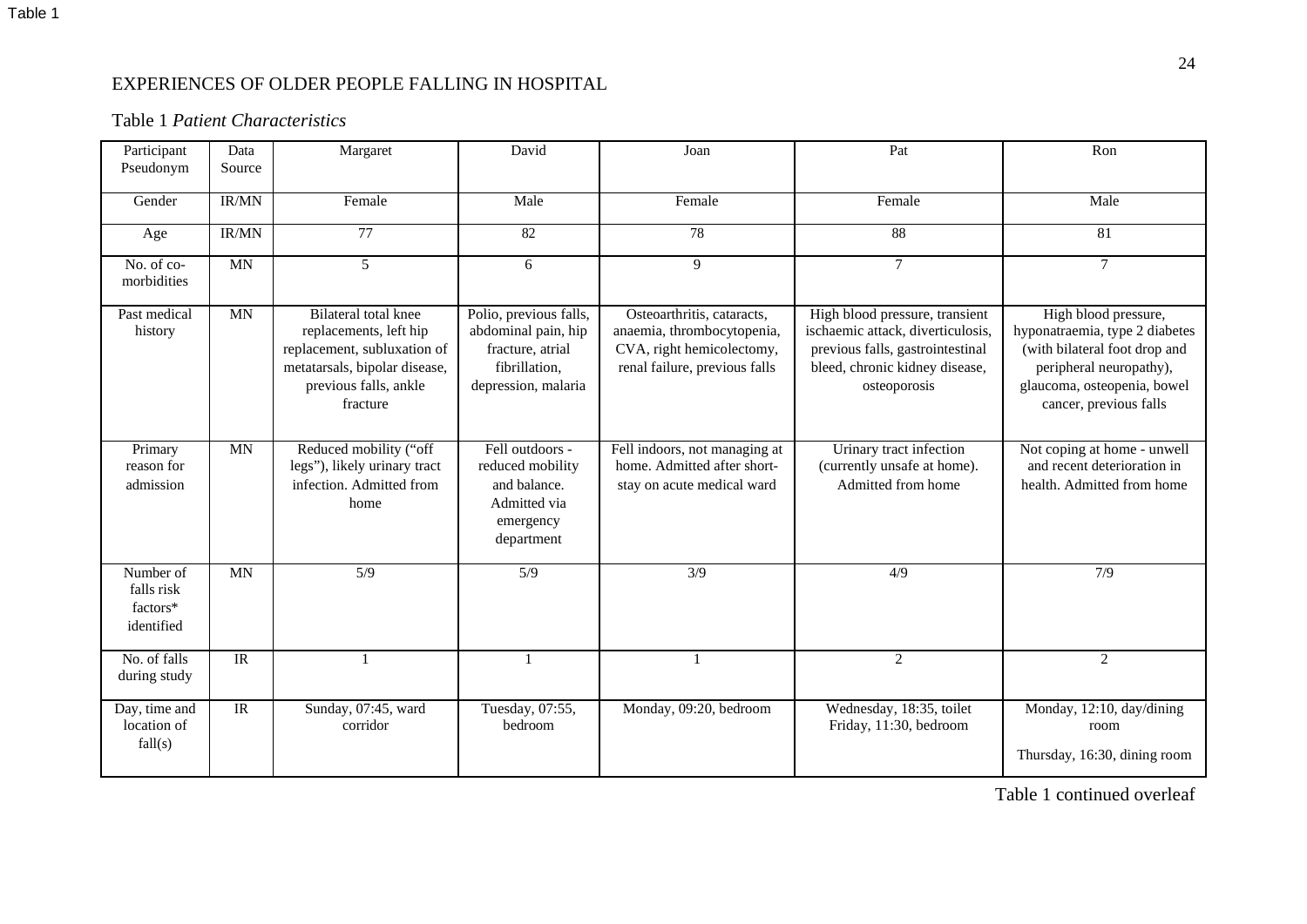### EXPERIENCES OF OLDER PEOPLE FALLING IN HOSPITAL

| Injuries sustained<br>from $fall(s)$                                          | $\ensuremath{\mathsf{IR}}\xspace$ | Soft tissue injury to hip; no<br>disturbance of hip prosthetic<br>already in situ                             | None                                                                                                                                               | None                                                                                                                     | None                                                                                                                                                     | None                                                                                                                                                                                                                                                                                                     |
|-------------------------------------------------------------------------------|-----------------------------------|---------------------------------------------------------------------------------------------------------------|----------------------------------------------------------------------------------------------------------------------------------------------------|--------------------------------------------------------------------------------------------------------------------------|----------------------------------------------------------------------------------------------------------------------------------------------------------|----------------------------------------------------------------------------------------------------------------------------------------------------------------------------------------------------------------------------------------------------------------------------------------------------------|
| Documented cause<br>of fall (from<br>incident reports)                        | IR                                | Walking along ward<br>corridor, lost balance,<br>unwitnessed, found lying on<br>left side                     | Walking around room, fell<br>whilst walking and<br>carrying newspaper from<br>one side of bedroom to<br>other                                      | Found by side of bed -<br>patient had been standing<br>at sink washing herself<br>when lost balance and fell<br>to floor | Fell whilst getting off<br>toilet, unwitnessed, lost<br>balance<br>Fell when walking from<br>bedroom to ward<br>corridor, lost balance,<br>possible trip | Walking with healthcare<br>assistant across dining room,<br>tripped over room-partition on<br>floor; staff member unable to<br>save patient<br>Lost balance when sitting down.<br>Ron miscalculated his position<br>in relation to chair. Staff unable<br>to stop patient from falling, fell<br>to floor |
| Number of<br>medications<br>(associated with<br>falls risk in<br>parentheses) | <b>MN</b>                         | 7(2)                                                                                                          | 9(2)                                                                                                                                               | 9(0)                                                                                                                     | 7(1)                                                                                                                                                     | 9(2)                                                                                                                                                                                                                                                                                                     |
| Types of<br>medications                                                       | <b>MN</b>                         | Antidepressant,<br>anticoagulant, laxative,<br>antipsychotic, bone mineral,<br>antifungal                     | Antiandrogen, urinary<br>retention drug, laxatives,<br>antidepressant, beta-<br>blocker, anticoagulant,<br>haemorrhoidal<br>preparations, diuretic | Analgesics, laxative, bone<br>minerals, lipid-regulating<br>drug, anticoagulant,<br>diuretic, proton-pump<br>inhibitor   | Hypertensive drug,<br>analgesic, bone minerals,<br>laxative, anticoagulant,<br>nutritional supplement                                                    | Anticoagulant, antidiabetic<br>drugs, bone minerals,<br>hypertensive drugs, analgesic                                                                                                                                                                                                                    |
| Mobility pre-fall<br>Mobility post-fall                                       | <b>MN</b><br><b>MN</b>            | Independent with four-<br>wheeled walker (rollator)<br>Independent with walker<br>$(f$ rame $)$ + supervision | Independent with cane<br>(stick)<br>Independent with walker<br>(frame)                                                                             | Independent with cane<br>(stick)<br>Assistance of 1 person $+$<br>walker (frame)                                         | Independent with cane<br>(stick)<br>Assistance of 1 person $+$<br>walker (frame)                                                                         | Assistance of $1$ person + walker<br>(frame)<br>As above, but use of wheelchair<br>for distances $>10m$                                                                                                                                                                                                  |
| Length of stay                                                                | <b>MN</b>                         | $>6$ weeks                                                                                                    | $>5$ weeks                                                                                                                                         | $>8$ weeks                                                                                                               | $>9$ weeks                                                                                                                                               | >9 weeks                                                                                                                                                                                                                                                                                                 |

*Note.* \*Falls Risk Factors: History of falls (<2), history of falls (>3), history of dizziness or blackouts, mental state, vision, medications, eliminations, environmental hazards, and unsteadiness. IR = Incident Report. MN = Medical Notes.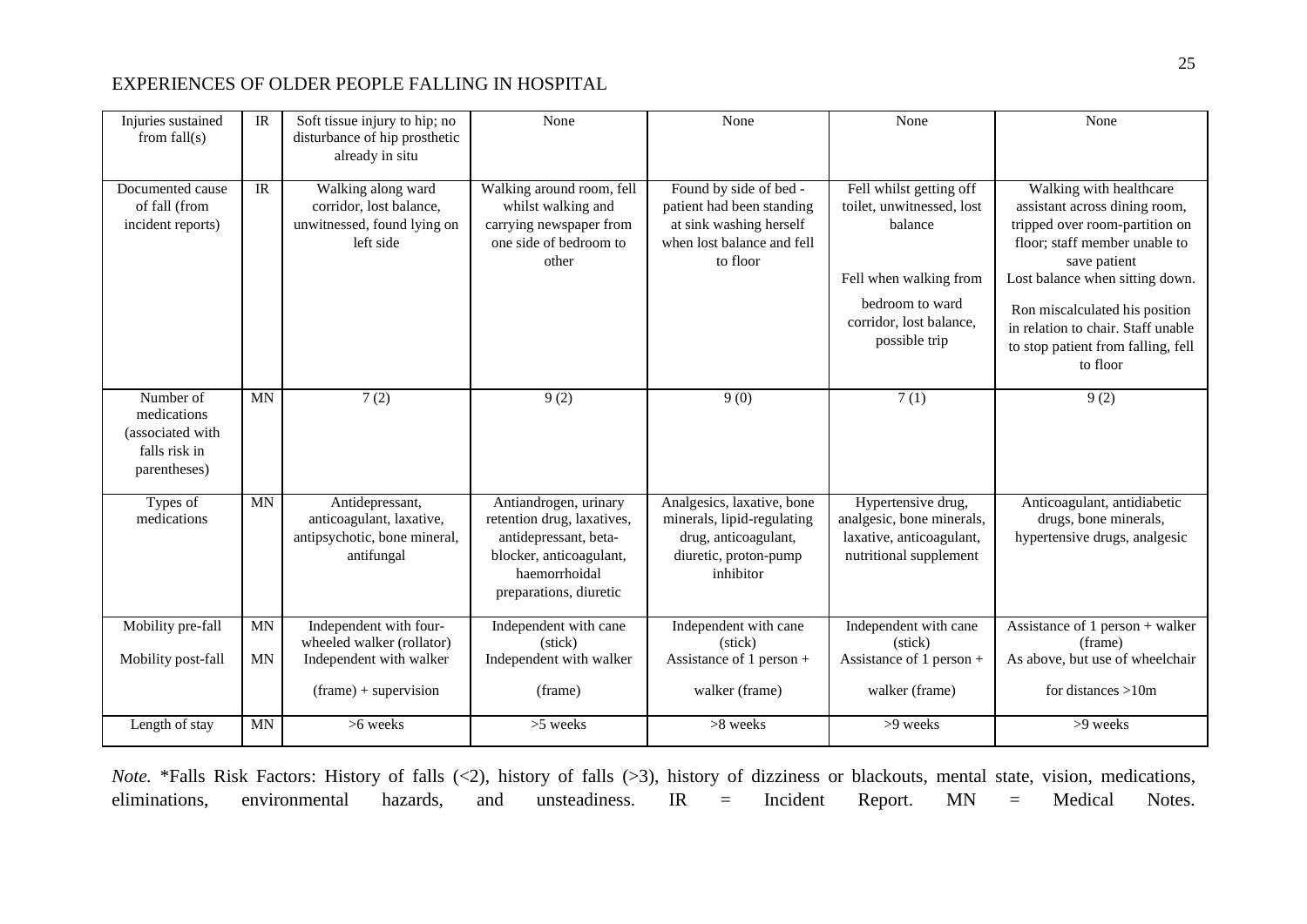# Table 2

# *Characteristics of Rehabilitation Wards*

|                            | Ward 'A'                                                                                                                               | Ward 'B'                                                                                               |
|----------------------------|----------------------------------------------------------------------------------------------------------------------------------------|--------------------------------------------------------------------------------------------------------|
| Average number of          | Days: 12-14                                                                                                                            | Days: 12-14                                                                                            |
| staff on duty              | Nights: 3-4                                                                                                                            | Nights: 3-4                                                                                            |
|                            | Physiotherapists                                                                                                                       | Physiotherapists                                                                                       |
|                            | Rehabilitation assistants                                                                                                              | Rehabilitation assistants                                                                              |
| Types of                   | Ward sisters                                                                                                                           | Ward sisters                                                                                           |
| professions                | <b>Nurses</b>                                                                                                                          | <b>Nurses</b>                                                                                          |
| involved                   | Nurse practitioner                                                                                                                     | Doctor                                                                                                 |
|                            | Support workers                                                                                                                        | Support workers                                                                                        |
|                            | Medical consultant                                                                                                                     | Medical consultant                                                                                     |
|                            | Occupational therapists                                                                                                                | Occupational therapists                                                                                |
|                            | Admin staff                                                                                                                            | Admin staff                                                                                            |
| Layout                     | 22 patient beds (including 9 allocated                                                                                                 | 22 patient beds, day room and                                                                          |
|                            | stroke beds), day room, therapy room,<br>3 toilets, 2 bathrooms, dining room,<br>staff room, 2 administrative offices,<br>conservatory | dining room, therapy room, 2<br>toilets, 2 bathrooms, team<br>meeting room, 1<br>administrative office |
| Average number of          | 22 (full capacity)                                                                                                                     | 22 (full capacity)                                                                                     |
| patients occupying<br>beds |                                                                                                                                        |                                                                                                        |
| Number of falls*           | 25                                                                                                                                     | 18                                                                                                     |
| Number of fallers*         | 11                                                                                                                                     | 12                                                                                                     |

*Note.* \*Data collected from Health and Safety statistics, dated January to June 2006.